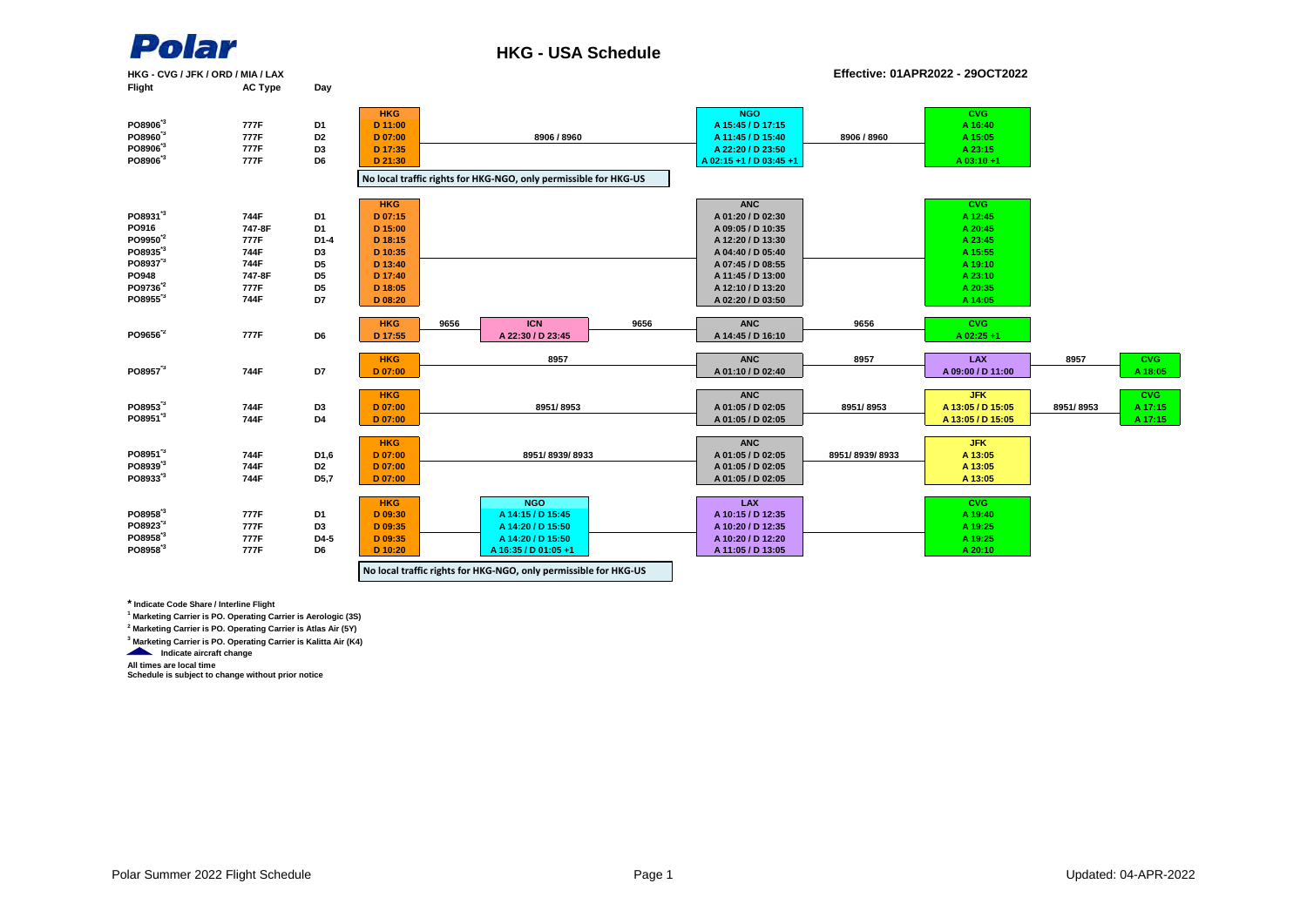

| <b>Flight</b>       | <b>AC Type</b> | <b>DAY</b>        |            |                   |                      |             |            |
|---------------------|----------------|-------------------|------------|-------------------|----------------------|-------------|------------|
|                     |                |                   | <b>HKG</b> | 654               | <b>ANC</b>           | 654         | <b>ORD</b> |
| $5Y654^2$           | 744F           | D4,7              | D 18:20    |                   | A 12:25 / D 13:55    |             | A 23:00    |
|                     |                |                   |            |                   |                      |             |            |
|                     |                |                   | <b>HKG</b> | <b>ICN</b>        |                      |             | <b>LAX</b> |
| PO9097*2            | 777F           | $D2-4$            | D 01:20    | A 05:55 / D 07:55 |                      |             | A 02:40    |
| PO9096 <sup>2</sup> | 777F           | D5-6              | D 01:20    | A 05:55 / D 07:55 |                      |             | A 02:40    |
| <b>PO750</b>        | 747-8F         | D7                | D 16:00    | A 20:30 / D 22:30 |                      |             | A 18:00    |
|                     |                |                   |            |                   |                      |             |            |
|                     |                |                   | <b>HKG</b> | <b>ICN</b>        | <b>ANC</b>           |             | <b>LAX</b> |
| PO8957 <sup>3</sup> | 744F           | D <sub>1</sub>    | D 15:25    | A 19:45 / D 22:00 | A 13:00 / D 14:25    |             | A 20:45    |
| PO916               | 747-8F         | D <sub>2</sub>    | $D$ 16:10  | A 20:40 / D 22:10 | A 13:10 / D 14:50    |             | A 21:00    |
| PO916               | 747-8F         | D3                | D 15:30    | A 20:00 / D 22:10 | A 13:10 / D 14:50    |             | A 21:00    |
| PO916               | 747-8F         | D4                | D 14:45    | A 19:15 / D 21:45 | A 12:45 / D 14:50    |             | A 21:00    |
|                     |                |                   |            |                   |                      |             |            |
|                     |                |                   | <b>HKG</b> | 968               | <b>ANC</b>           | 968         | <b>LAX</b> |
| <b>PO968</b>        | 747-8F         | D7                | D 06:00    |                   | A 00:05 / D 02:55    |             | A 09:05    |
|                     |                |                   |            |                   |                      |             |            |
|                     |                |                   | <b>HKG</b> |                   | <b>ANC</b>           |             | <b>MIA</b> |
| PO9786*2            | 777F           | D <sub>2</sub> -6 | D 06:00    | 9786 / 9764       | A 00:05 / D 01:50    | 9786 / 9764 | A 13:40    |
| PO9764*2            | 777F           | D7                | $D$ 05:00  |                   | A 23:05 -1 / D 00:50 |             | A 12:40    |
|                     |                |                   |            |                   |                      |             |            |

**\* Indicate Code Share Flight**

**1 Marketing Carrier is PO. Operating Carrier is Aerologic (3S)**

**2 Marketing Carrier is PO. Operating Carrier is Atlas Air (5Y)**

**3 Marketing Carrier is PO. Operating Carrier is Kalitta Air (K4)**

**Indicate aircraft change** 

**All times are local time Schedule is subject to change without prior notice**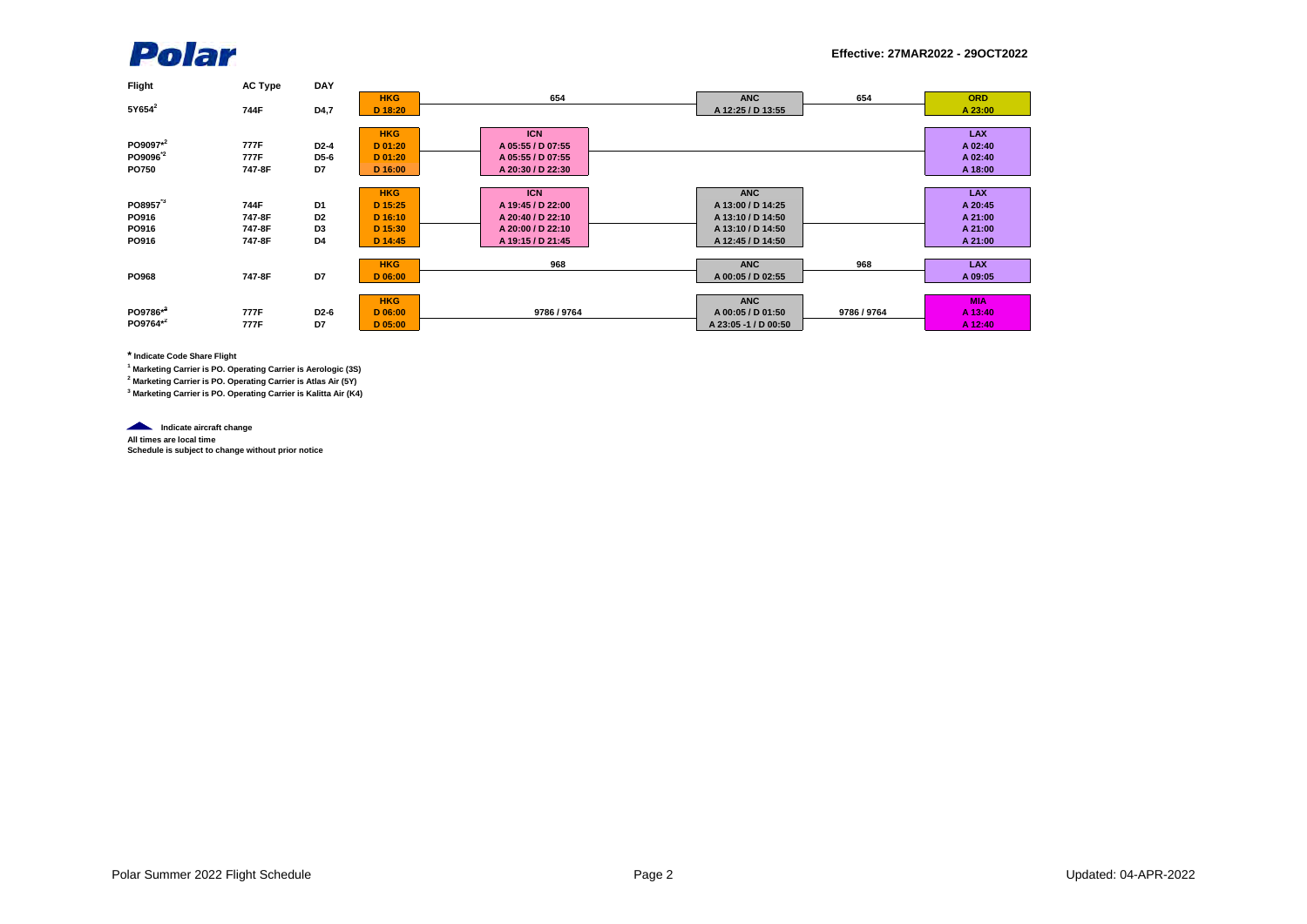

**HKG - EU/IN/ME Schedule**



**\* Indicate Code Share / Interline Flight**

**1 Operating Carrier is Aerologic (3S) 2 Operating Carrier is DHL International (ES) All times are local time**

**Schedules are subject to change without notice**

**3S: B777-200F; ES: B767-200F**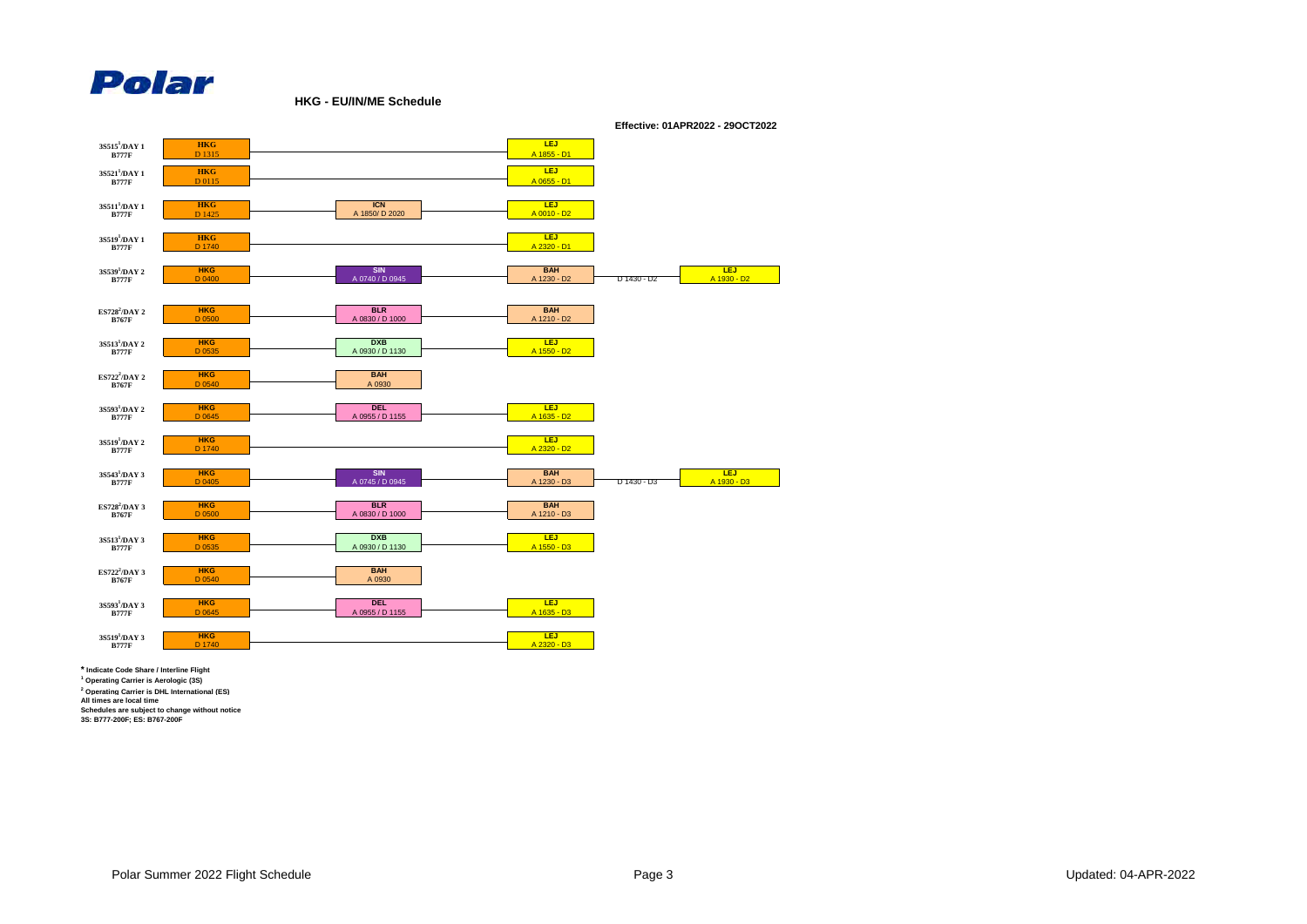

**HKG - EU/IN/ME Schedule**

**Effective: 01APR2022 - 29OCT2022**



**\* Indicate Code Share / Interline Flight**

**1 Operating Carrier is Aerologic (3S)**

**2 Operating Carrier is DHL International (ES)**

**All times are local time Schedules are subject to change without notice 3S: B777-200F; ES: B767-200F**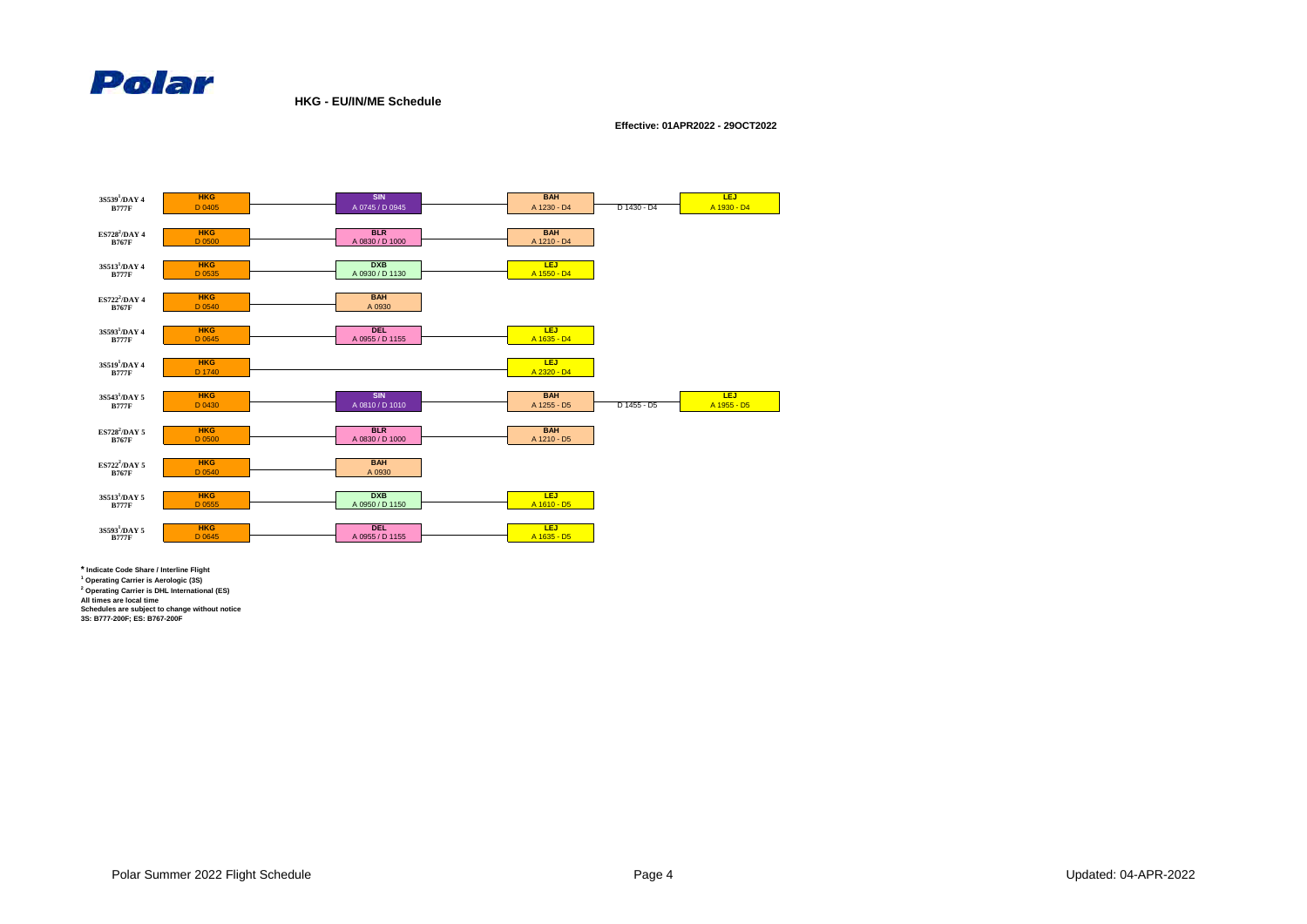

**HKG - EU/IN/ME Schedule**

**Effective: 01APR2022 - 29OCT2022**



**\* Indicate Code Share / Interline Flight**

**1 Operating Carrier is Aerologic (3S)**

**2 Operating Carrier is DHL International (ES)**

**All times are local time Schedules are subject to change without notice 3S: B777-200F; ES: B767-200F**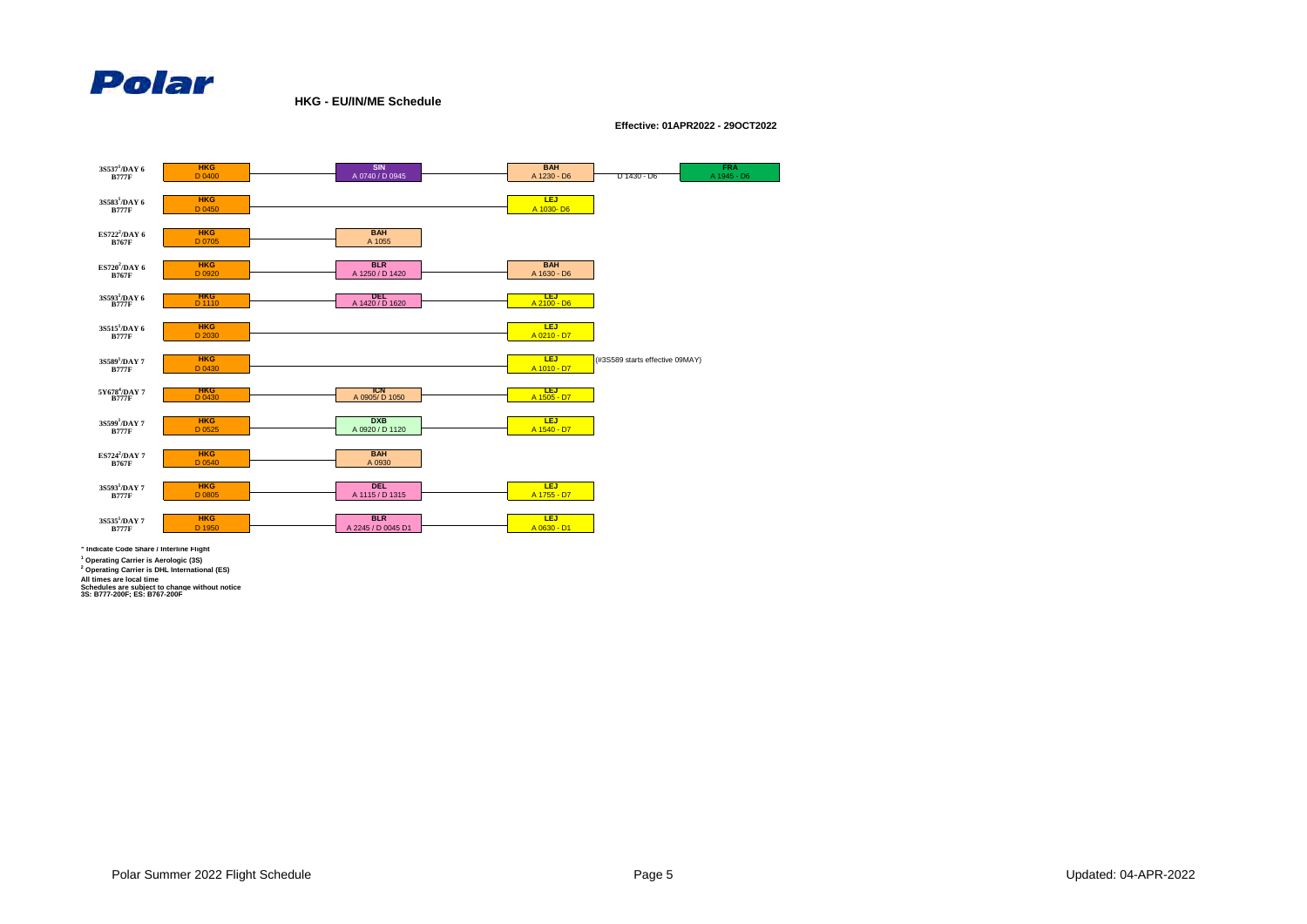

**Flight AC Type Day**

**ICN - USA Schedule**

**ICN - CVG / MIA / ORD / LAX Effective: 01APR2022 - 29OCT2022**<br> **Effective: 01APR2022 - 29OCT2022** 

|                                                                                                                                                                             | $\cdots$                     | ---                                            |                                                        |                    |                                                                                                         |                                                                                             |                                                                                                         |             |                                                              |
|-----------------------------------------------------------------------------------------------------------------------------------------------------------------------------|------------------------------|------------------------------------------------|--------------------------------------------------------|--------------------|---------------------------------------------------------------------------------------------------------|---------------------------------------------------------------------------------------------|---------------------------------------------------------------------------------------------------------|-------------|--------------------------------------------------------------|
| PO215/974                                                                                                                                                                   | 747-8F                       | D7                                             | <b>ICN</b><br>D 02:45                                  | 215                | <b>TPE</b><br>A 04:20 / D 06:20                                                                         | 974                                                                                         | <b>ANC</b><br>A 23:30 -1 / D 01:00                                                                      | 974         | <b>CVG</b><br>A 11:10                                        |
| PO9656 <sup>-2</sup>                                                                                                                                                        | 777F                         | D6                                             | <b>ICN</b><br>D 23:45                                  |                    | 9656                                                                                                    |                                                                                             | <b>ANC</b><br>A 14:45 / D 16:10                                                                         | 9656        | CVG<br>$A$ 02:25 +1                                          |
| PO214<br>PO214                                                                                                                                                              | 747-8F<br>747-8F             | $D1-4$<br>D <sub>5</sub>                       | ICN<br>D 22:00<br>D 23:50                              | 214                | <b>NGO</b><br>A 00:00 +1 / D 01:50 +1<br>A 01:50 +1 / D 03:50 +1                                        |                                                                                             | 214                                                                                                     |             | CVG<br>A 01:15+1<br>$A$ 03:15+1                              |
| PO9601 / 998<br>PO997 / 998<br>PO997 / 987                                                                                                                                  | 747-8F<br>747-8F<br>747-8F   | D <sub>1</sub><br>$D2-4$<br>D <sub>6</sub>     | <b>ICN</b><br>D 16:55<br>D 16:15<br>D 05:35            | 9601 / 997         | <b>PVG</b><br>A 17:55 / D 20:45<br>A 17:15 / D 20:45<br>A 06:35 / D 09:40                               | 998 / 987                                                                                   | <b>ANC</b><br>A 13:40/D 14:55<br>A 13:40 / D 14:55<br>A 02:35/D 03:50                                   | 998 / 987   | <b>CVG</b><br>$A$ 01:05 +1<br>$A1:15+1$<br>A 14:00           |
| PO9785 <sup>'2</sup> /9786 <sup>'2</sup><br>PO9945 <sup>'2</sup> /9786 <sup>'2</sup><br>PO9785 <sup>2</sup> /9786 <sup>2</sup><br>PO9787 <sup>12</sup> / 9764 <sup>12</sup> | 777F<br>777F<br>777F<br>777F | D <sub>1</sub><br>D <sub>3</sub><br>D4-5<br>D6 | <b>ICN</b><br>D 23:45<br>D 01:15<br>D 01:15<br>D 23:45 | 9785 / 9945 / 9787 | <b>HKG</b><br>A 02:30 / D 06:00 +1<br>A 04:00 / D 06:00<br>A 04:00 / D 06:00<br>A 02:30 +1 / D 05:00 +1 | 9786 / 9764                                                                                 | <b>ANC</b><br>A 00:05 +1 / D 01:50 +1<br>A 00:05 / D 01:50<br>A 00:05 / D 01:50<br>A 23:05 / D 00:50 +1 | 9786 / 9764 | <b>MIA</b><br>A 13:40 +1<br>A 13:40<br>A 13:40<br>A 12:40 +1 |
| PO916                                                                                                                                                                       | 747-8F                       | $D2-4$                                         | <b>ICN</b><br>D 21:45                                  |                    | 916                                                                                                     |                                                                                             | <b>ANC</b><br>A 12:45 / D 14:50                                                                         | 916         | <b>LAX</b><br>A 21:00                                        |
| PO7811 <sup>'2</sup> / 7812 <sup>'2</sup><br>PO7811 <sup>2</sup> /7812 <sup>2</sup>                                                                                         | 744F<br>744F                 | D3,5<br>D7                                     | <b>ICN</b><br>D 00:20<br>D 00:20                       | 7811               | <b>PVG</b><br>A 01:25 / D 04:40<br>A 01:25 / D 04:55                                                    | 7812                                                                                        | <b>ANC</b><br>A 21:35 -1 / D 23:05 -1<br>A 21:50 -1 / D 22:50 -1                                        | 7812        | <b>LAX</b><br>A 05:00<br>A 05:00                             |
| PO750                                                                                                                                                                       | 747-8F                       | D7                                             | <b>ICN</b><br>D 22:30                                  |                    |                                                                                                         | 750                                                                                         |                                                                                                         |             | <b>LAX</b><br>A 16:00                                        |
|                                                                                                                                                                             |                              |                                                | <b>ICN</b>                                             |                    |                                                                                                         |                                                                                             |                                                                                                         |             | <b>LAX</b>                                                   |
| PO9097*2<br>PO9096*2                                                                                                                                                        | 777F<br>777F                 | $D2-4$<br>D5-6                                 | D 07:25<br>D 07:25                                     |                    |                                                                                                         | 9097 / 9096                                                                                 |                                                                                                         |             | A 02:40<br>A 02:40                                           |
| PO9247 <sup>2</sup> /PO9752 <sup>2</sup><br>PO9751 <sup>2</sup> /PO9752 <sup>2</sup><br>PO9963 <sup>2</sup> /PO9964 <sup>2</sup>                                            | 777F<br>777F<br>777F         | D1<br>D <sub>2</sub><br>D <sub>5</sub>         | <b>ICN</b><br>D 21:25<br>D 21:35<br>D 23:35            |                    | <b>SZX</b><br>A 00:20 +1 / D 02:20 +1<br>A 00:30 +1 / D 02:30 +1<br>A 02:30 +1 / D 04:30 +1             | <b>NRT</b><br>A 07:55 +1 / D 09:35 +1<br>A 08:05 +1 / D 09:35 +1<br>A 10:05 +1 / D 12:05 +1 |                                                                                                         |             | <b>LAX</b><br>A 03:40 +1<br>A 03:40 +1<br>A 03610+1          |

**\* Indicate Code Share Flight**

**1 Marketing Carrier is PO. Operating Carrier is Aerologic (3S)**

**2 Marketing Carrier is PO. Operating Carrier is Atlas Air (5Y)**

**3 Marketing Carrier is PO. Operating Carrier is Kalitta Air (K4)**

**Indicate aircraft change** 

**All times are local time**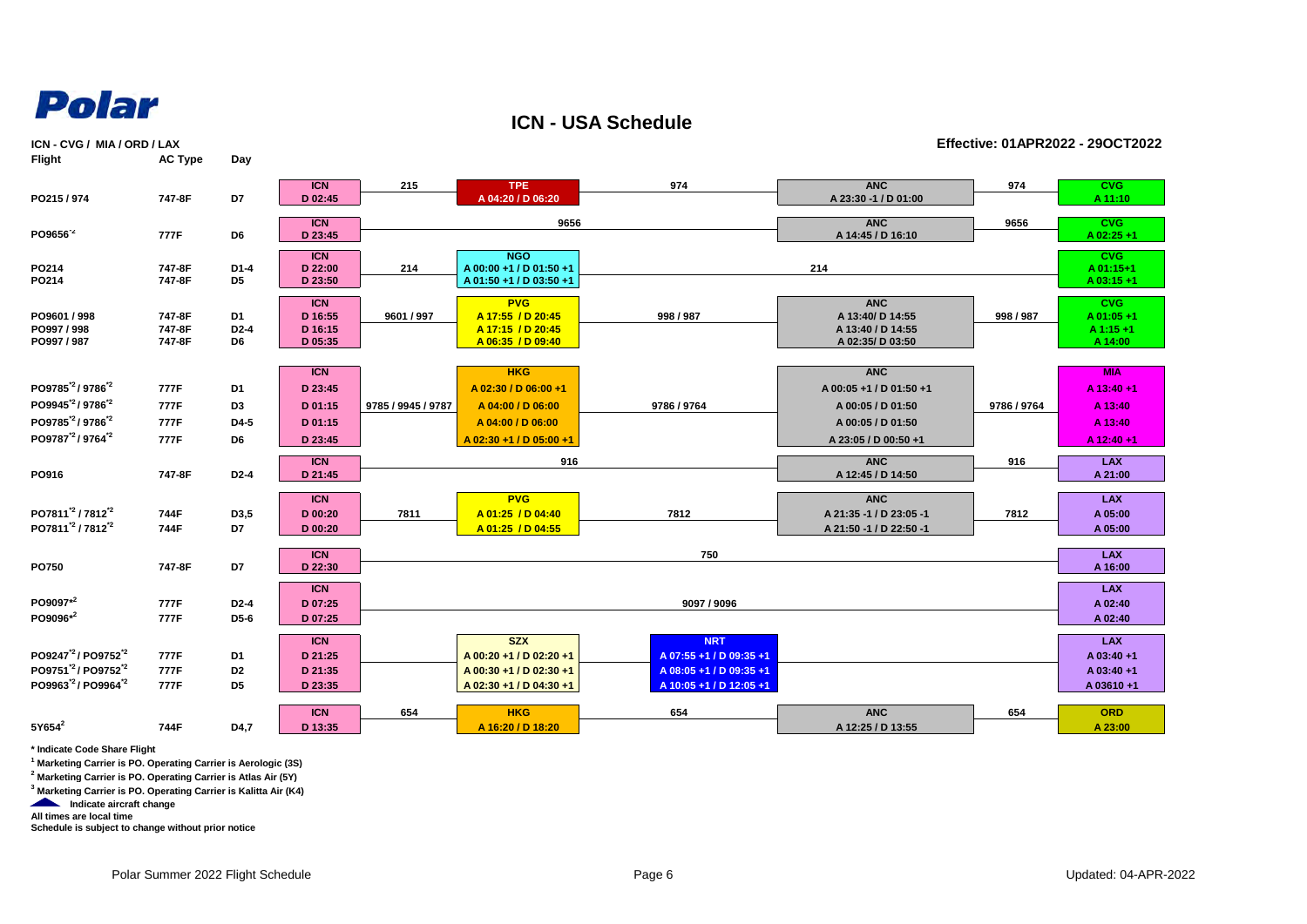

#### **NRT / NGO - USA Schedule**

**Effective: 01APR2022 - 29OCT2022**



**\* Indicate Code Share Flight**

**1 Marketing Carrier is PO. Operating Carrier is Aerologic (3S)**

**2 Marketing Carrier is PO. Operating Carrier is Atlas Air (5Y)**

**3 Marketing Carrier is PO. Operating Carrier is Kalitta Air (K4)**

**Indicate aircraft change** 

**All times are local time**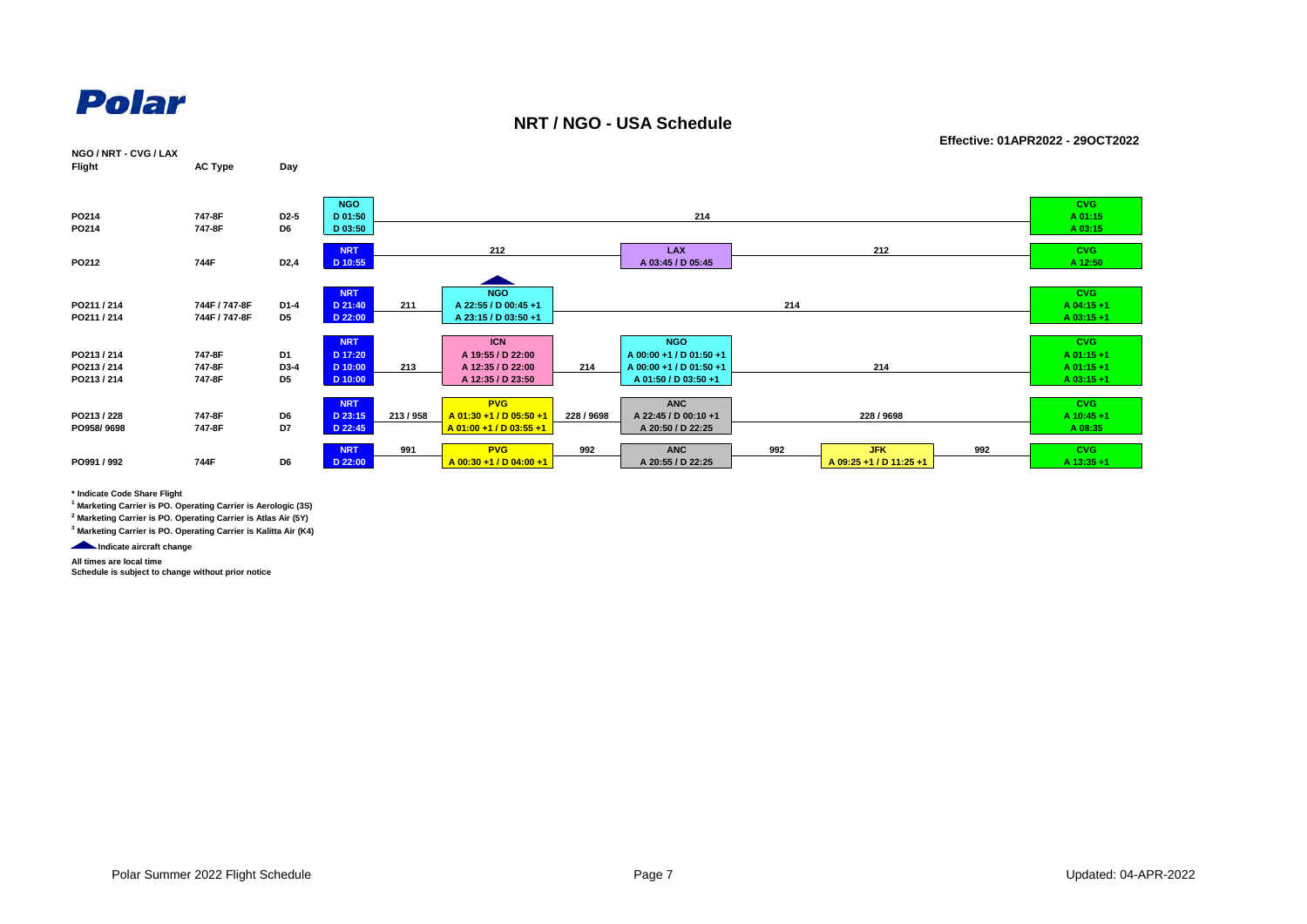#### **Effective: 01APR2022 - 29OCT2022**



**\* Indicate Code Share Flight**

**1 Marketing Carrier is PO. Operating Carrier is Aerologic (3S)**

**2 Marketing Carrier is PO. Operating Carrier is Atlas Air (5Y)**

**3 Marketing Carrier is PO. Operating Carrier is Kalitta Air (K4)**

**Indicate aircraft change** 

**All times are local time Schedule is subject to change without prior notice**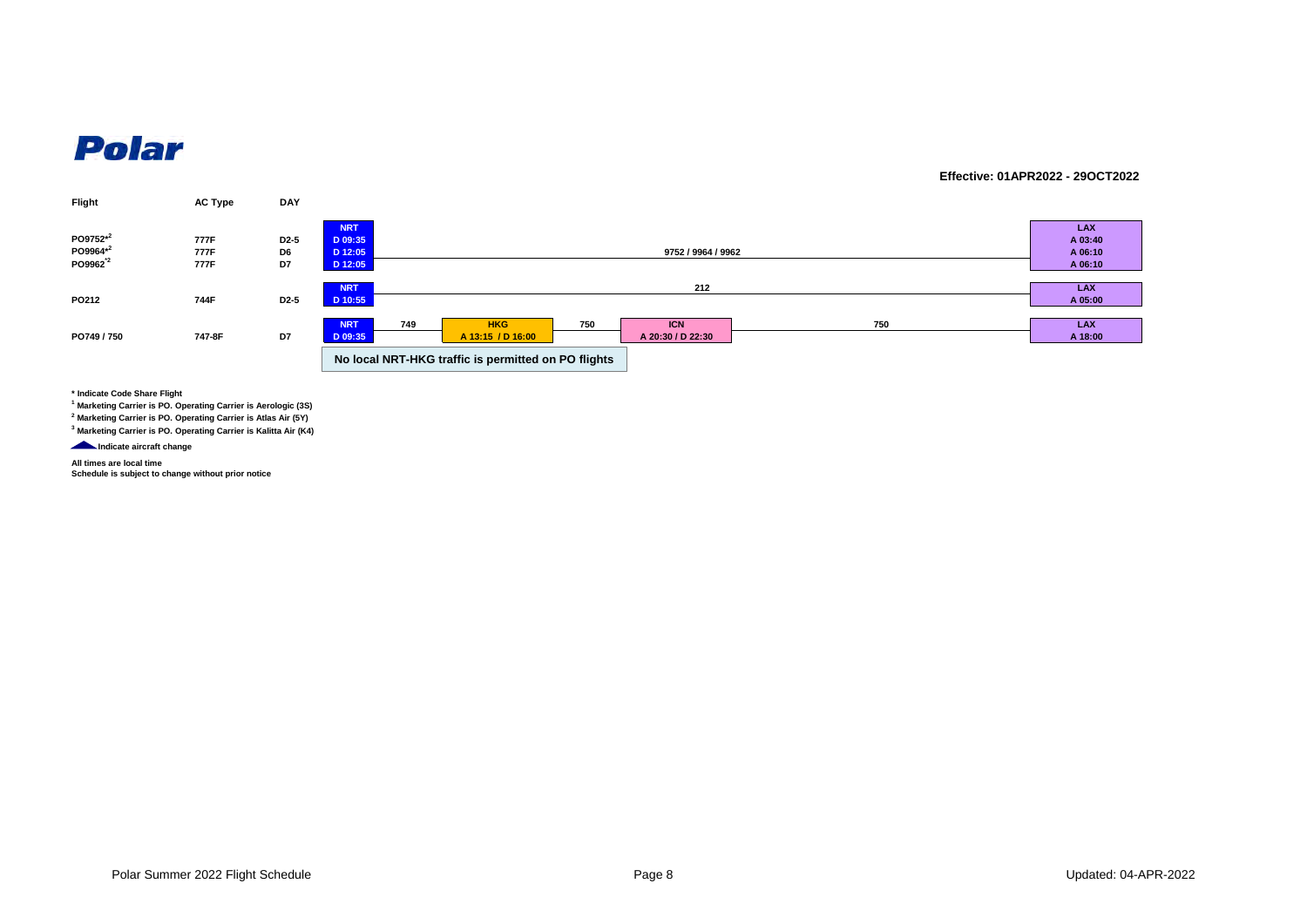**PVG - USA Schedule**

**Effective: 01APR2022 - 29OCT2022**



**\* Indicate Code Share / Interline Flight**

**1 Marketing Carrier is PO. Operating Carrier is Aerologic (3S)**

**2 Marketing Carrier is PO. Operating Carrier is Atlas Air (5Y)**

**3 Marketing Carrier is PO. Operating Carrier is Kalitta Air (K4) 4 Interline- Operating Carrier is Hainan Airlines (HU)** 

**Indicate aircraft change** 

**All times are local time Schedule is subject to change without prior notice**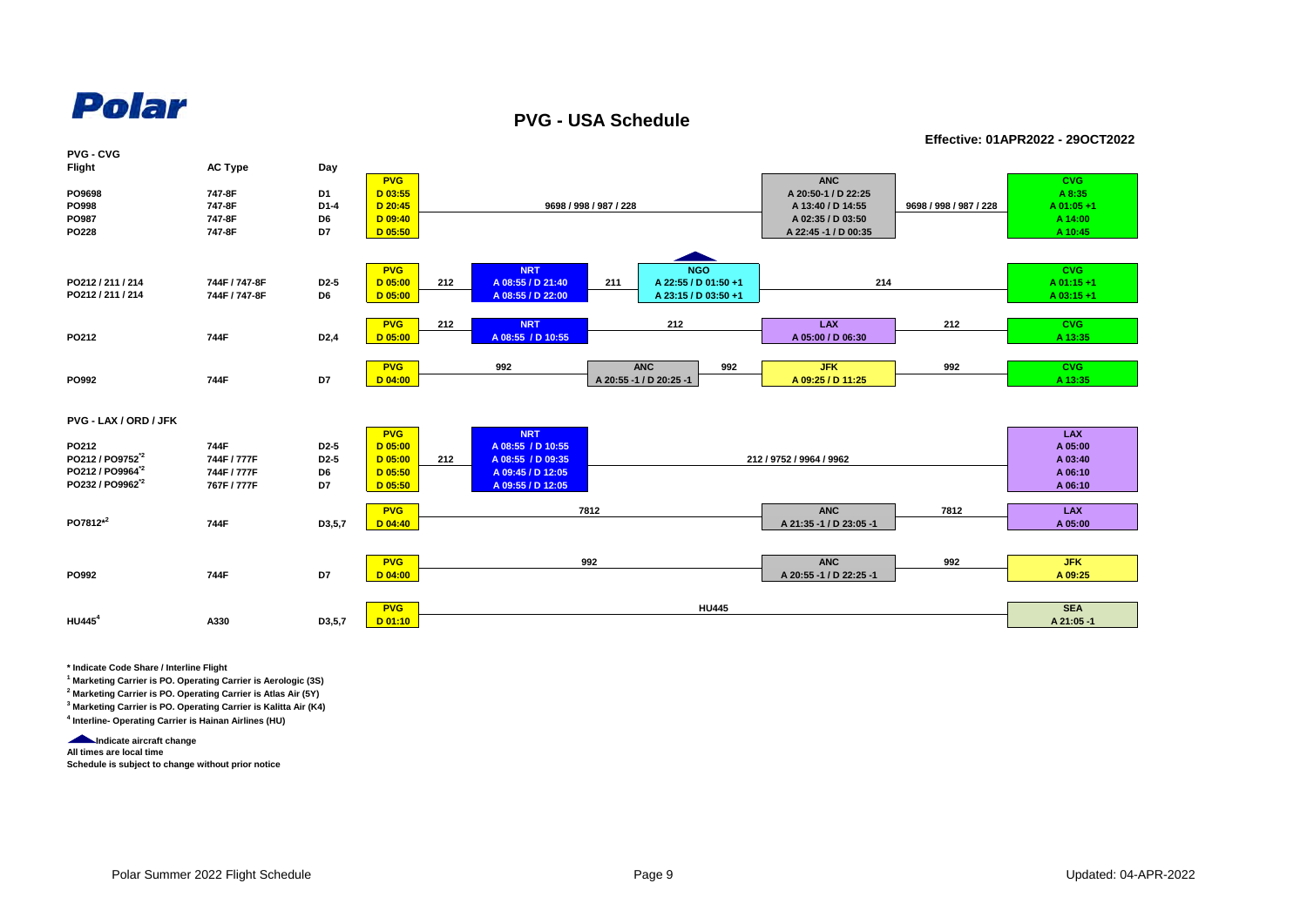

### **PVG - Europe Schedule**



**Schedules are subject to change without notice**

**Effective: 01APR2022 - 29OCT2022**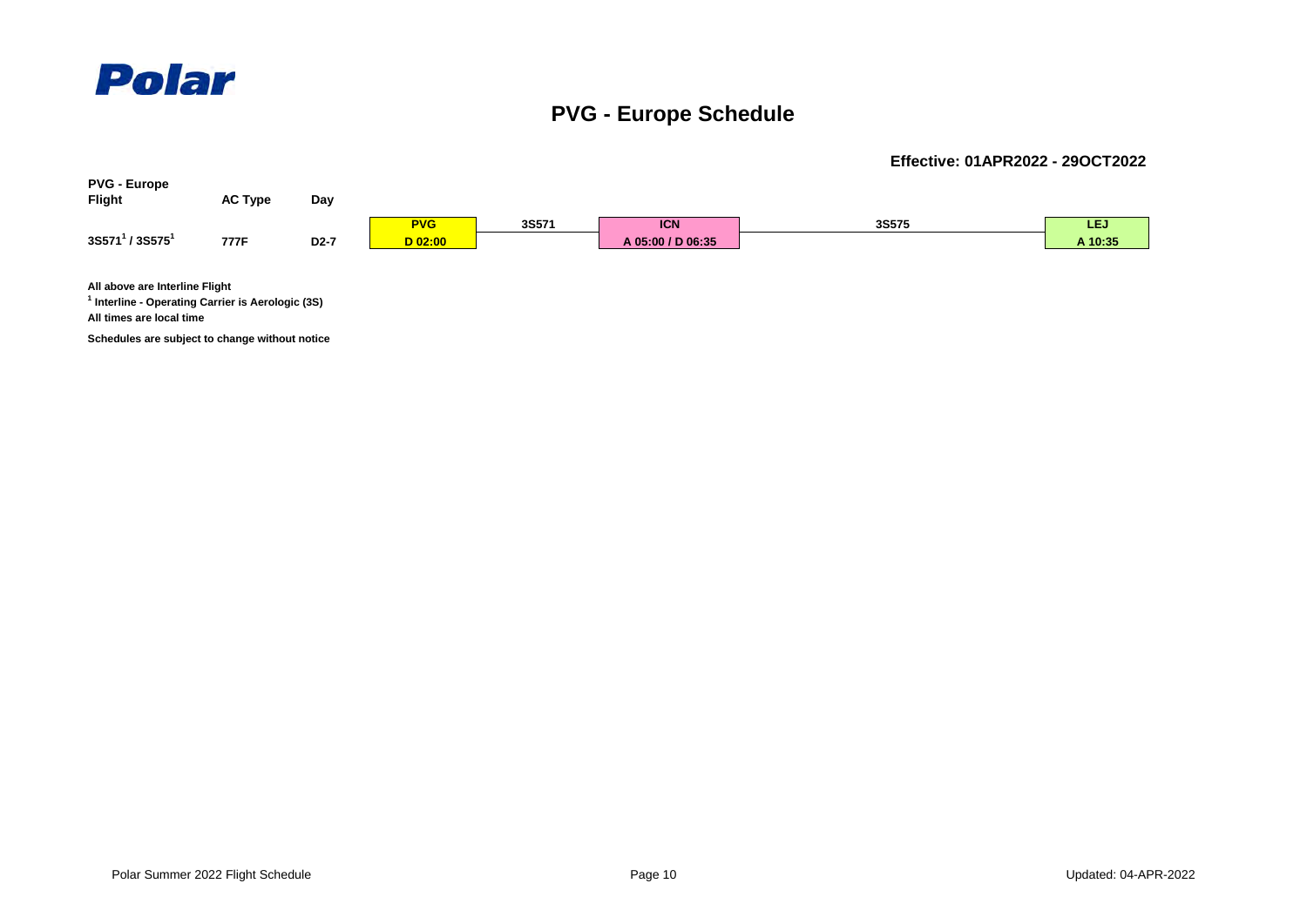

### **SZX / CAN - USA Schedule**

#### **Effective: 01APR2022 - 29OCT2022**

| Flight                                   | <b>AC Type</b> | Day                  |            |               |                         |               |            |
|------------------------------------------|----------------|----------------------|------------|---------------|-------------------------|---------------|------------|
|                                          |                |                      | <b>SZX</b> |               | <b>NRT</b>              |               | <b>LAX</b> |
| PO9752 <sup>2</sup>                      | 777F           | D <sub>2</sub> -5    | D 02:30    |               | A 08:05 / D 09:35       |               | A 03:40    |
| PO9964 <sup>2</sup>                      | 777F           | D6                   | D 04:30    |               | A 10:05 / D 12:05       |               | A 06:10    |
| PO9935 <sup>*2</sup> /9962 <sup>*2</sup> | 777F           | D7                   | D 04:30    |               | A 10:05 / D 12:05       |               | A 06:10    |
|                                          |                |                      | <b>SZX</b> |               | <b>ANC</b>              |               | <b>CVG</b> |
| K4673 <sup>3</sup>                       | 744F           | D <sub>2</sub> , 4-6 | D 04:30    | K4673 / K4837 | A 22:40 -1 / D 00:10    | K4673 / K4837 | A 10:25    |
| K4837 <sup>3</sup>                       | 744F           | D3,7                 | $D$ 04:30  |               | A 22:40 -1 / D 00:10    |               | A 10:25    |
|                                          |                |                      |            |               |                         |               |            |
|                                          |                |                      | <b>CAN</b> |               | <b>ANC</b>              |               | <b>CVG</b> |
| $K4855^3$                                | 744F           | D <sub>2</sub>       | D 06:00    | K4855         | A 00:05 / D 01:15       | K4855         | A 11:30    |
| $K4855^3$                                | 744F           | D4                   | D 03:30    |               | A 21:35 -1 / D 22:45 -1 |               | A 09:00    |
| $K4855^3$                                | 744F           | D6                   | D 05:30    |               | A 23:35 -1 / D 00:45    |               | A 11:00    |

**\* Indicate Code Share / Interline Flight**

**1 Marketing Carrier is PO. Operating Carrier is Aerologic (3S)**

**2 Marketing Carrier is PO. Operating Carrier is Atlas Air (5Y)**

**3 Marketing Carrier is PO. Operating Carrier is Kalitta Air (K4)**

**All times are local time**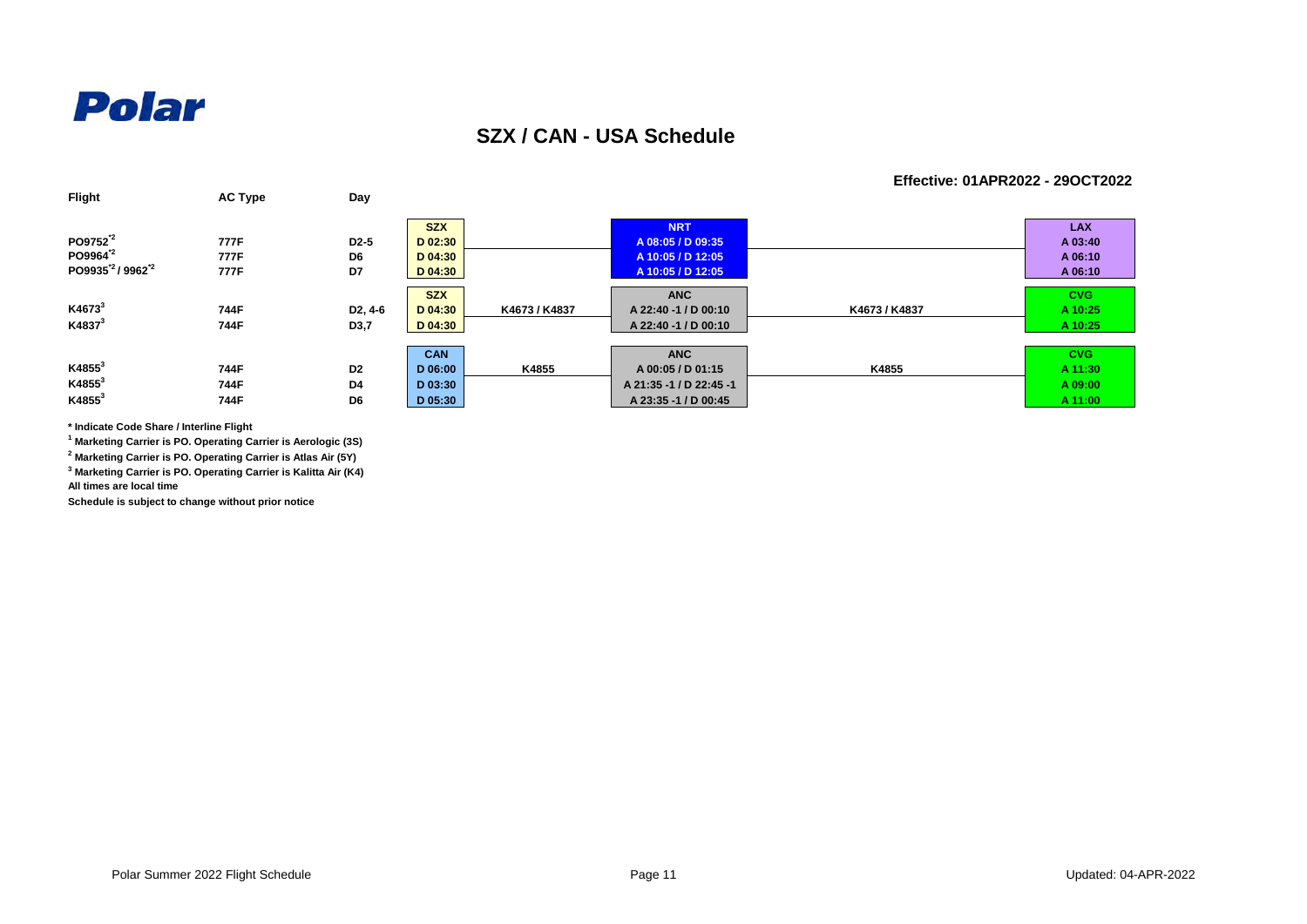### **SIN - USA Schedule**

**Effective: 01APR2022 - 29OCT2022**



**\* Indicate Code Share Flight**

**1 Marketing Carrier is PO. Operating Carrier is Aerologic (3S)**

**2 Marketing Carrier is PO. Operating Carrier is Atlas Air (5Y)**

**3 Marketing Carrier is PO. Operating Carrier is Kalitta Air (K4)**

**Indicate aircraft change** 

**All times are local time**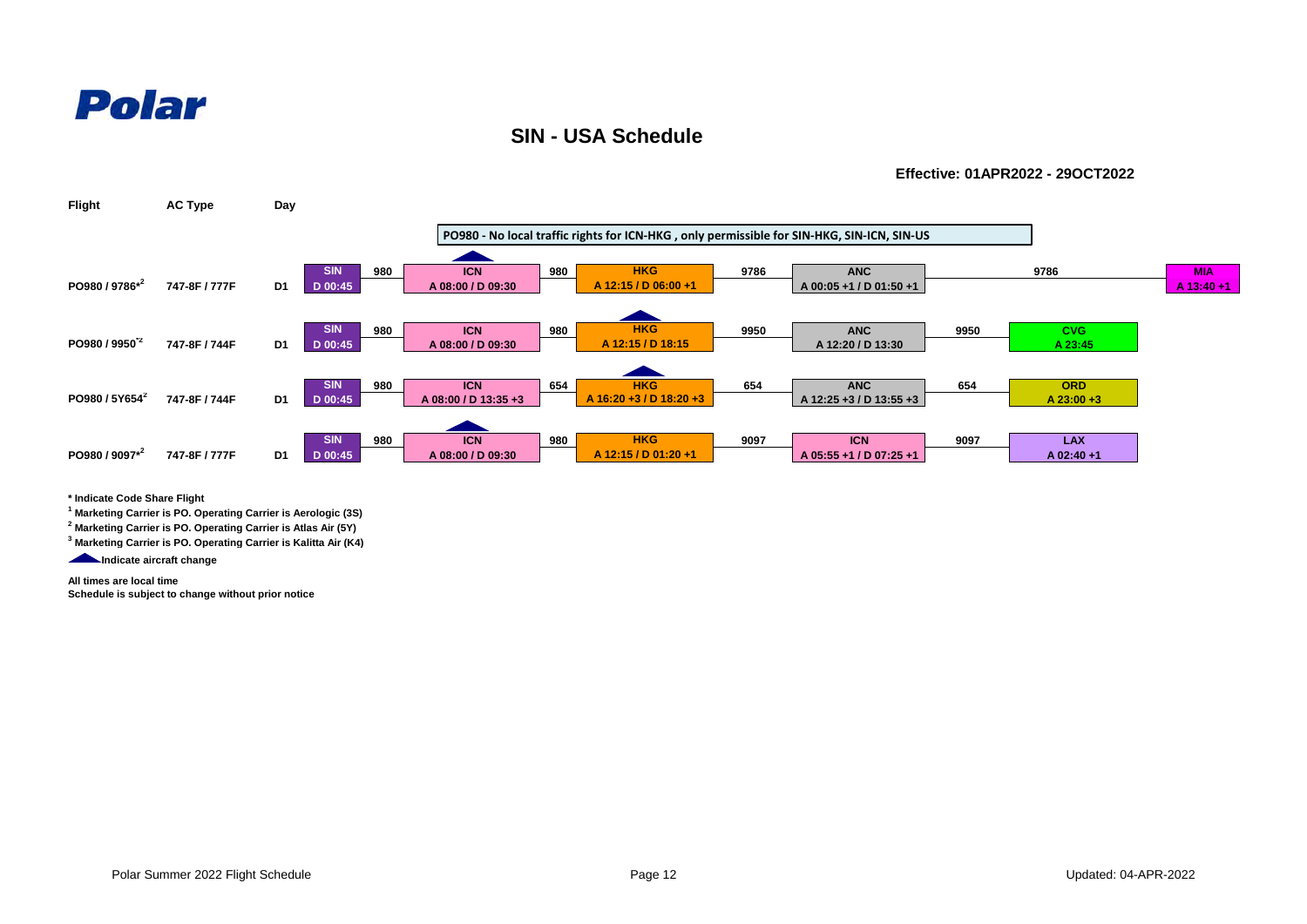

**TPE - USA Schedule**

**Effective: 01APR2022 - 29OCT2022**



**\* Indicate Code Share Flight**

**1 Marketing Carrier is PO. Operating Carrier is Aerologic (3S)**

**2 Marketing Carrier is PO. Operating Carrier is Atlas Air (5Y)**

**3 Marketing Carrier is PO. Operating Carrier is Kalitta Air (K4)**

**Indicate aircraft change** 

**All times are local time**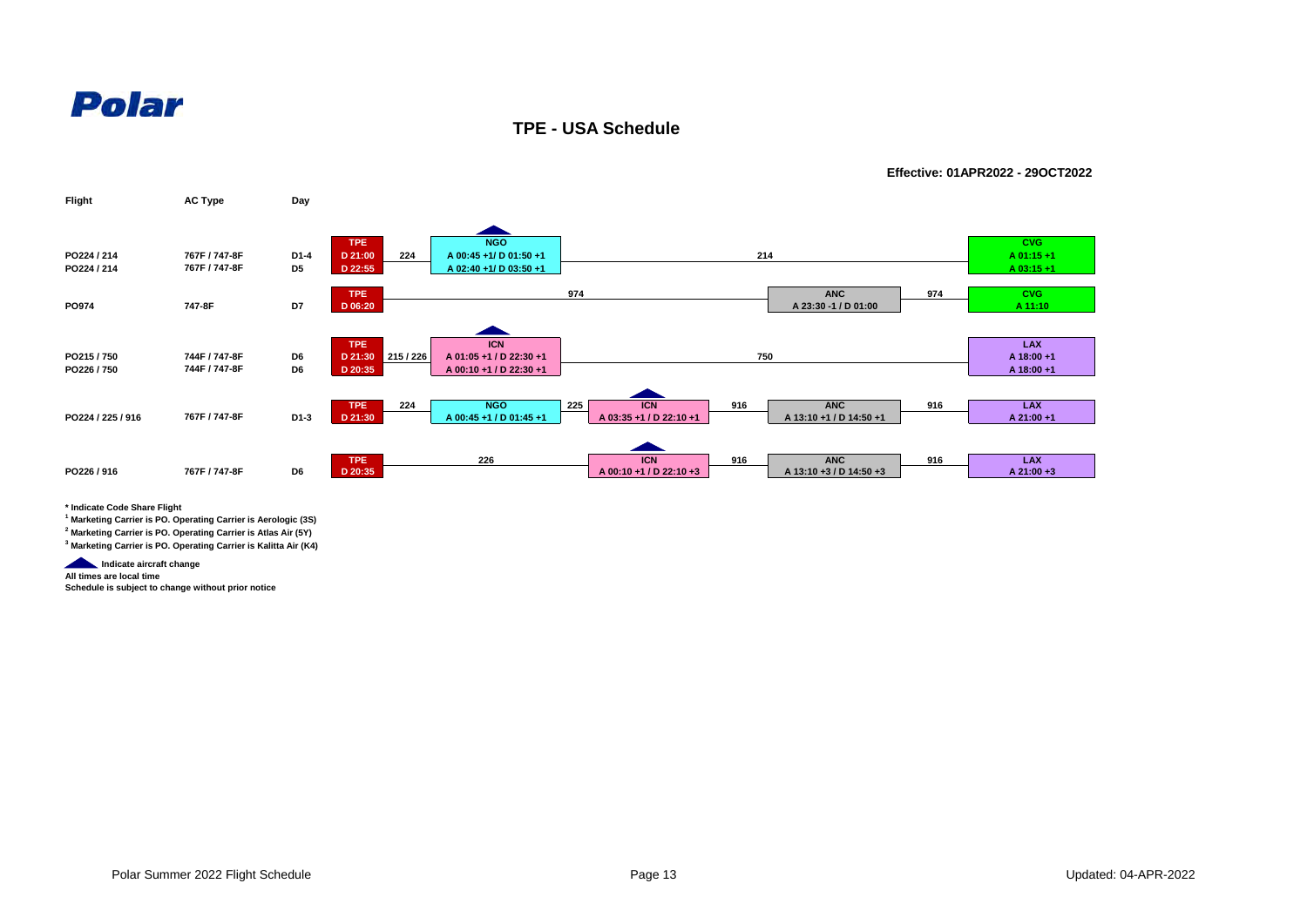### **SGN - USA Schedule**



**3 Marketing Carrier is PO. Operating Carrier is Kalitta Air (K4) All times are local time**

**Schedule is subject to change without prior notice**

**Effective: 01APR2022 - 29OCT2022**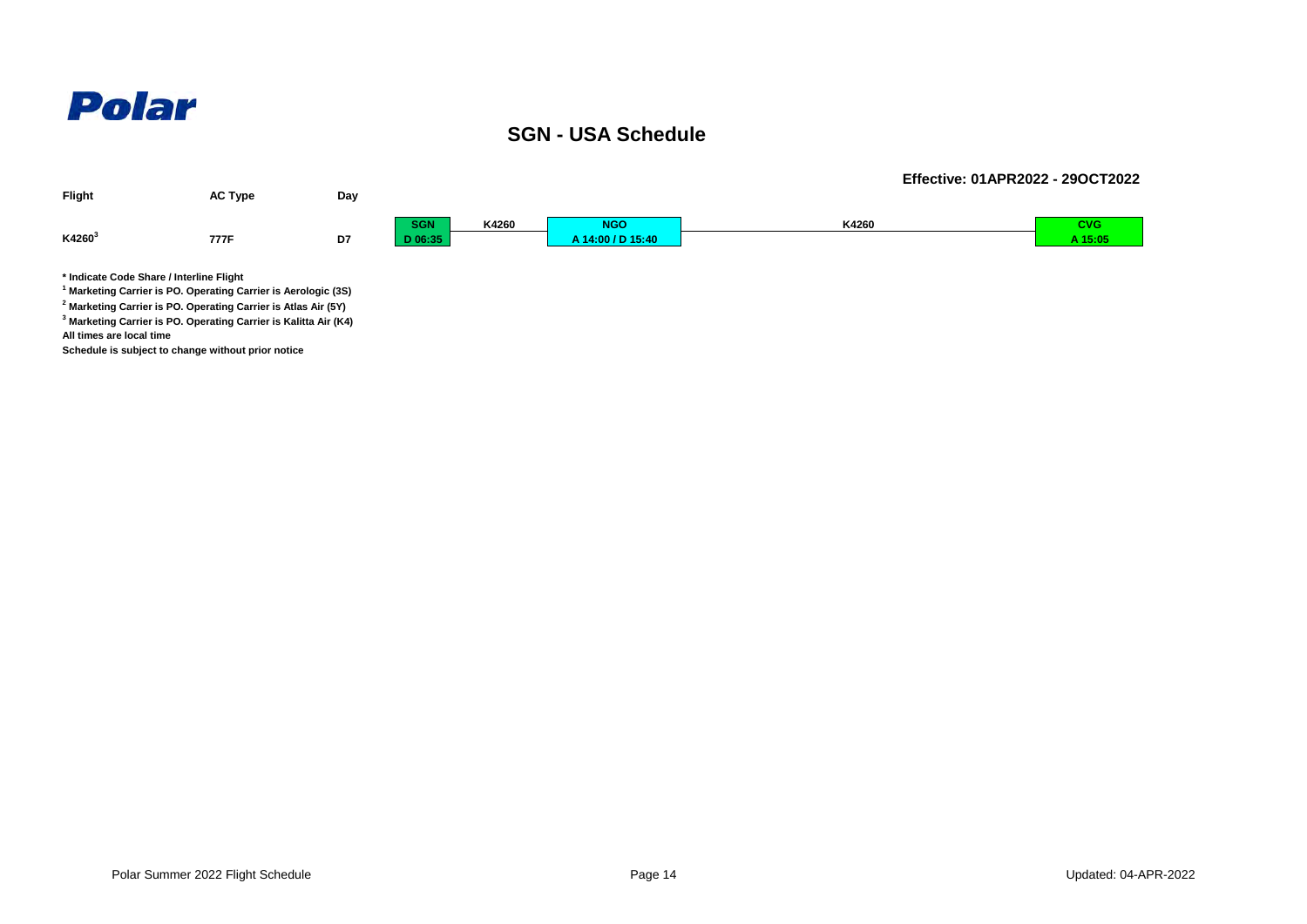**Intra-Asia Schedule**

| Flight                                   | <b>AC Type</b>   | Day                  |                                  |                                                                                                     |                                 | Effective: 01APR2022 - 29OCT2022 |                                  |
|------------------------------------------|------------------|----------------------|----------------------------------|-----------------------------------------------------------------------------------------------------|---------------------------------|----------------------------------|----------------------------------|
| PO916<br>PO750                           | 747-8F<br>747-8F | $D2-4$<br>D7         | <b>HKG</b><br>D 16:10<br>D 16:00 | 916/750                                                                                             |                                 |                                  | <b>ICN</b><br>A 20:40<br>A 20:30 |
| PO916 / 214                              | 747-8F           | $D2-4$               | <b>HKG</b><br>D 16:10            | 916                                                                                                 | <b>ICN</b><br>A 20:40 / D 22:00 | 214                              | <b>NGO</b><br>A 00:00+1          |
| K4860 <sup>3</sup>                       | 777F             | D <sub>5</sub>       | <b>HKG</b><br>D 16:55            | K4860                                                                                               | <b>NGO</b><br>A 21:40 / D 23:25 | K4860                            | <b>SYD</b><br>A 09:55+1          |
| 8K278 <sup>4</sup>                       | 737F             | D <sub>2</sub> -5    | <b>HKG</b><br>D 03:55            |                                                                                                     |                                 |                                  | <b>BKK</b><br>A 05:50            |
| 8K526 <sup>4</sup>                       | 737F             | D <sub>2</sub> -5    | D 03:30                          | 8K278 / LD3831 / 8K526                                                                              |                                 |                                  | A 05:15                          |
| LD3831 <sup>6</sup>                      | A330F            | D4                   | D 03:40                          |                                                                                                     |                                 |                                  | A 05:10                          |
| LD3831 <sup>6</sup>                      | A330F            | D7                   | D 13:10                          |                                                                                                     |                                 |                                  | A 14:40                          |
| 8K278 <sup>4</sup>                       | 737F             | D6-7                 | D 04:15                          |                                                                                                     |                                 |                                  | A 06:10                          |
| 8K526 <sup>4</sup>                       | 737F             | D6-7                 | D 03:40                          |                                                                                                     |                                 |                                  | A 05:25                          |
|                                          |                  |                      |                                  |                                                                                                     |                                 |                                  |                                  |
| TH3508 <sup>6</sup> /TH1021 <sup>6</sup> |                  |                      | <b>HKG</b>                       | TH3508                                                                                              | <b>SZB</b>                      | TH1021                           | $C$ $GK$                         |
|                                          | 767F             | D <sub>2</sub> -5, 7 | D 03:45                          |                                                                                                     | A 07:20 / D 08:15               |                                  | A 09:15                          |
|                                          |                  |                      | <b>HKG</b>                       | LD721                                                                                               | <b>CTU</b>                      | <b>LD720</b>                     | <b>HKG</b>                       |
| LD721 <sup>5</sup> /LD720 <sup>5</sup>   | A306F            | D <sub>6</sub>       | D 01:40                          |                                                                                                     | A 04:40 / D 05:45               |                                  | A 08:25                          |
|                                          |                  |                      |                                  |                                                                                                     |                                 |                                  |                                  |
| LD3782 <sup>5</sup>                      |                  |                      | <b>HKG</b>                       | LD3782                                                                                              |                                 |                                  | <b>PVG</b>                       |
|                                          | A330F            | D <sub>1</sub>       | D 05:30                          |                                                                                                     |                                 |                                  | A 07:55                          |
|                                          |                  |                      | <b>HKG</b>                       | LD3581                                                                                              |                                 |                                  | <b>SGN</b>                       |
| LD3581 <sup>5</sup>                      | A330F            | D1,3,5,7             | D 04:30                          |                                                                                                     |                                 |                                  | A 06:10                          |
|                                          |                  |                      | <b>HKG</b>                       |                                                                                                     |                                 |                                  | <b>SIN</b>                       |
| LD35275                                  |                  |                      |                                  | LD3527                                                                                              |                                 |                                  |                                  |
|                                          | A330F            | D <sub>2</sub>       | D 03:55                          |                                                                                                     |                                 |                                  | A 07:35                          |
|                                          |                  |                      | <b>HKG</b>                       | LD8913                                                                                              |                                 |                                  | <b>CGK</b>                       |
| LD89135                                  | A330F            | D4                   | D 09:00                          |                                                                                                     |                                 |                                  | A 12:40                          |
|                                          |                  |                      |                                  | The schedule for LD/Y8/TH/8K flights (day of ops, frequency, timings, AC type) is subject to ad-hoc |                                 |                                  |                                  |

**The schedule for LD/Y8/TH/8K flights (day of ops, frequency, timings, AC type) is subject to ad-hoc changes. Please check with your Polar Air Cargo sales representative for the latest information.**

" Indicate Code Share /Interline Filght<br>" Marketing Carrier is PO. Operating Carrier is Aerologic (3S)<br><sup>2</sup> Marketing Carrier is PO. Operating Carrier is Atlas Air (5Y)<br><sup>3</sup> Marketing Carrier is PO. Operating Carrier is Kali

**6 Interline - Operating Carrier is Raya Airways (TH)**

**7 Interline - Operating Carrier is Yangtze River Express (Y8) Indicate aircraft change**

**All times are local time**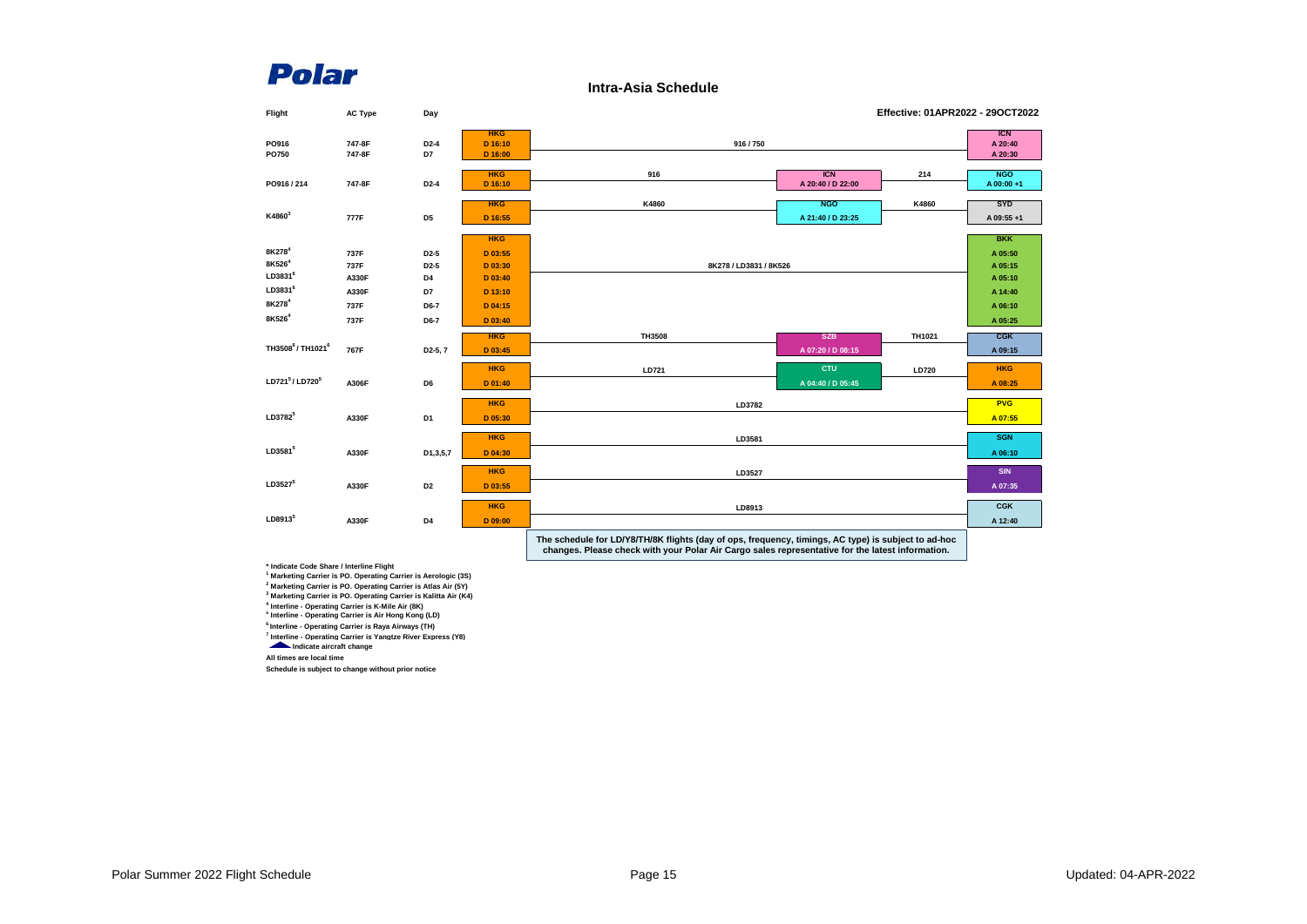**Intra-Asia Schedule**

| Flight                                                                                            | <b>AC Type</b>                                               | Day                                                                  |                                                        |                                                                                                                                                                                                            |                                                                                                               | Effective: 01APR2022 - 29OCT2022 |                                                                   |
|---------------------------------------------------------------------------------------------------|--------------------------------------------------------------|----------------------------------------------------------------------|--------------------------------------------------------|------------------------------------------------------------------------------------------------------------------------------------------------------------------------------------------------------------|---------------------------------------------------------------------------------------------------------------|----------------------------------|-------------------------------------------------------------------|
| Y879157 / Y879167<br>Y879257 / Y879267                                                            | 737F<br>737F                                                 | D1-4<br>D <sub>1</sub>                                               | <b>CTU</b><br>D 23:00<br>D 01:30                       | Y87915 / Y87925                                                                                                                                                                                            | <b>HKG</b><br>A 01:30 +1 / D 04:00 +1<br>A 04:00 / D 05:00                                                    | Y87916 / Y87926                  | <b>CTU</b><br>A 06:45+1<br>A 07:45                                |
| PO9785*2/LD3915<br>PO9945 <sup>*2</sup> /LD391 <sup>5</sup><br>PO9785*2/LD3915<br>PO9785*2/LD3915 | 777F / A306F<br>777F / A306F<br>777F / A306F<br>777F / A306F | D <sub>1</sub><br>D <sub>3</sub><br>D <sub>4</sub><br>D <sub>5</sub> | <b>ICN</b><br>D 23:45<br>D 01:15<br>D 01:15<br>D 01:15 |                                                                                                                                                                                                            | <b>HKG</b><br>A 02:30 +1 / D 04:00 +1<br>A 04:00 / D 04:00 +1<br>A 04:00 / D 04:00 +1<br>A 01:15 / D 04:00 +1 |                                  | <b>PEN</b><br>A 07:40+1<br>A 07:40+1<br>A 07:40+1<br>$A$ 07:40 +1 |
| * Indianto Codo Sharo / Interline Eliabt                                                          |                                                              |                                                                      |                                                        | The schedule for LD/Y8/TH/8K flights (day of ops, frequency, timings, AC type) is subject to<br>ad-hoc changes. Please check with your Polar Air Cargo sales representative for the latest<br>information. |                                                                                                               |                                  |                                                                   |

**\* Indicate Code Share / Interline Flight 1 Marketing Carrier is PO. Operating Carrier is Aerologic (3S)**

**2 Marketing Carrier is PO. Operating Carrier is Atlas Air (5Y)**

**3 Marketing Carrier is PO. Operating Carrier is Kalitta Air (K4) 4 Interline - Operating Carrier is K-Mile Air (8K)**

**5 Interline - Operating Carrier is Air Hong Kong (LD)**

**6 Interline - Operating Carrier is Raya Airways (TH)**

**7 Interline - Operating Carrier is Yangtze River Express (Y8)**

 **Indicate aircraft change All times are local time**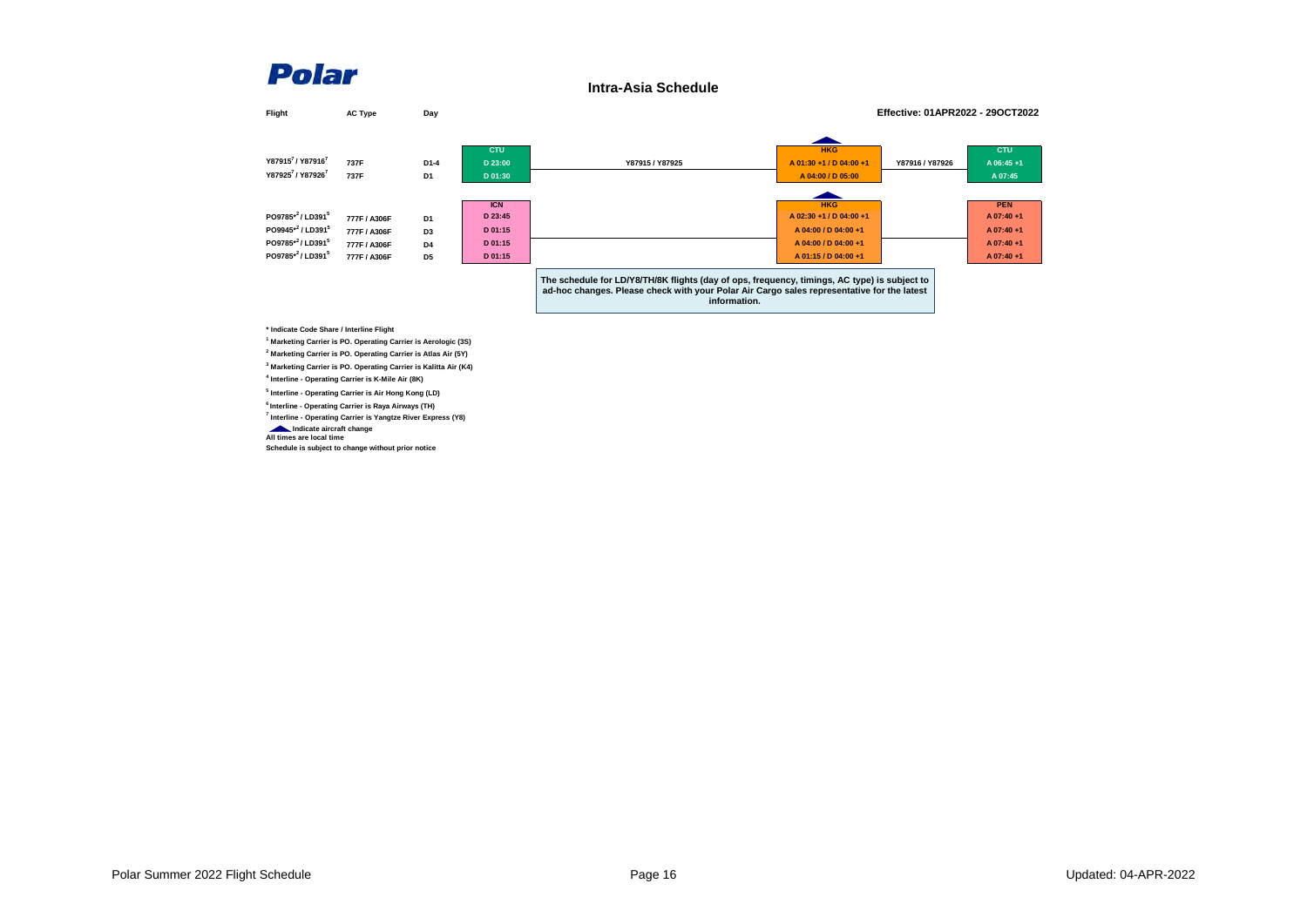**Intra-Asia Schedule**

| Flight               | <b>AC Type</b> | Day               |            | Effective: 01APR2022 - 29OCT2022 |            |
|----------------------|----------------|-------------------|------------|----------------------------------|------------|
|                      |                |                   | <b>ICN</b> |                                  | <b>HKG</b> |
| PO9785*2             | 777F           | D1                | D 23:45    |                                  | A 02:30 +1 |
| PO9945*2             | 777F           | D <sub>3</sub>    | D 01:15    |                                  | A 04:00    |
| PO9785*2             | 777F           | D4                | D 01:15    |                                  | A 04:00    |
| PO9785*2             | 777F           | D <sub>5</sub>    | D 01:15    |                                  | A 04:00    |
| PO9785*2             | 777F           | D6                | D 01:15    |                                  | A 04:00    |
| PO9787*2             | 777F           | D6                | D 23:45    |                                  | A 02:30+1  |
|                      |                |                   |            |                                  |            |
|                      |                |                   | <b>ICN</b> |                                  | <b>NGO</b> |
| PO214                | 747-8F         | D1-4              | D 22:00    | 214                              | A 01:00+1  |
| PO214                | 747-8F         | D <sub>5</sub>    | D 23:50    |                                  | A 01:50 +1 |
|                      |                |                   | <b>ICN</b> |                                  | <b>PVG</b> |
| PO9601               | 747-8F         | D1                | D 16:55    |                                  | A 17:55    |
| PO997                | 747-8F         | $D2-4$            | D 16:15    | 9601 / 997 / 245                 | A 17:15    |
| PO997                | 747-8F         | D6                | D 05:35    |                                  | A 06:35    |
| PO245                | 767F           | D7                | D 01:10    |                                  | A 02:40    |
|                      |                |                   | <b>ICN</b> |                                  | <b>PVG</b> |
| PO7811 <sup>*2</sup> | 744F           | D3,5,7            | D 00:20    | 717                              | A 01:25    |
|                      |                |                   |            |                                  |            |
|                      |                |                   | <b>ICN</b> | 989                              | <b>SIN</b> |
| PO989                | 747-8F         | D7                | D 15:50    |                                  | A 21:20    |
|                      |                |                   | <b>ICN</b> |                                  | <b>TPE</b> |
| PO223                | 767F           | D <sub>1</sub>    | D 17:30    |                                  | A 19:00    |
| PO225                | 767F           | D <sub>2</sub> -5 | D 17:30    | 223 / 225 / 215                  | A 19:00    |
| PO225                | 767F           | D6                | D 17:05    |                                  | A 18:35    |
| PO215                | 747-8F         | D7                | D 02:45    |                                  | A 04:20    |
|                      |                |                   |            |                                  |            |
|                      |                |                   | <b>ICN</b> |                                  | <b>SZX</b> |
| PO9247 <sup>*2</sup> | 777F           | D <sub>1</sub>    | D 21:25    | 9247 / 9751 / 9963               | A 00:20+1  |
| PO9751*2             | 777F           | D <sub>2</sub>    | D 21:35    |                                  | A 00:30+1  |
| PO9963*2             | 777F           | D <sub>5</sub>    | D 23:35    |                                  | A 02:30+1  |

\* Indicate Code Share / Interline Flight<br>A Marketing Carrier is PO. Operating Carrier is Aerologic (3S)<br><sup>2</sup> Marketing Carrier is PO. Operating Carrier is Atlas Air (5Y)<br><sup>3</sup> Marketing Carrier is PO. Operating Carrier is Kal

**All times are local time Schedule is subject to change without prior notice**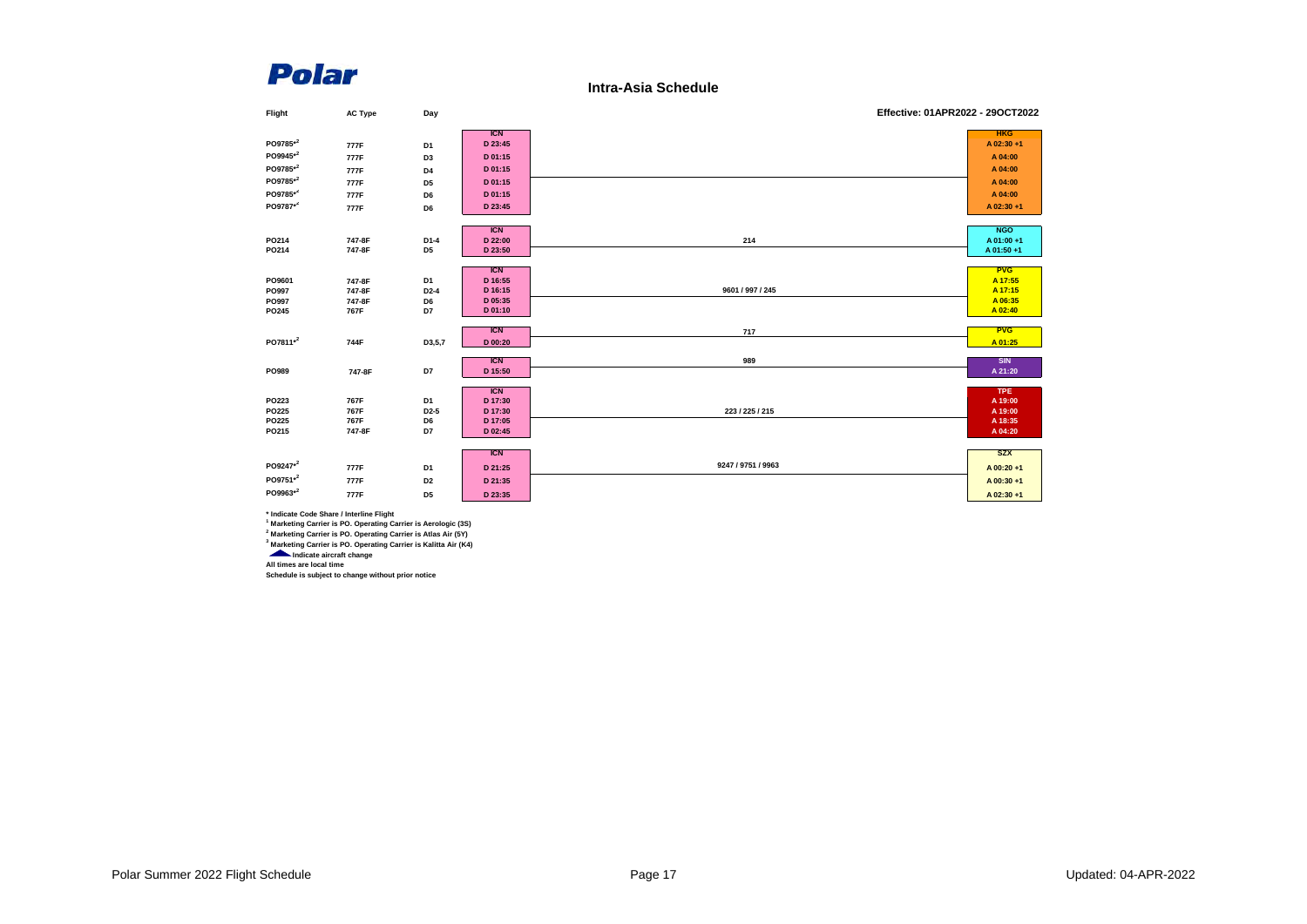**Intra-Asia Schedule**



**\* Indicate Code Share Flight**

**1 Marketing Carrier is PO. Operating Carrier is Aerologic (3S)**

**2 Marketing Carrier is PO. Operating Carrier is Atlas Air (5Y) 3 Marketing Carrier is PO. Operating Carrier is Kalitta Air (K4)**

*<u>Indicate</u>* aircraft change **All times are local time**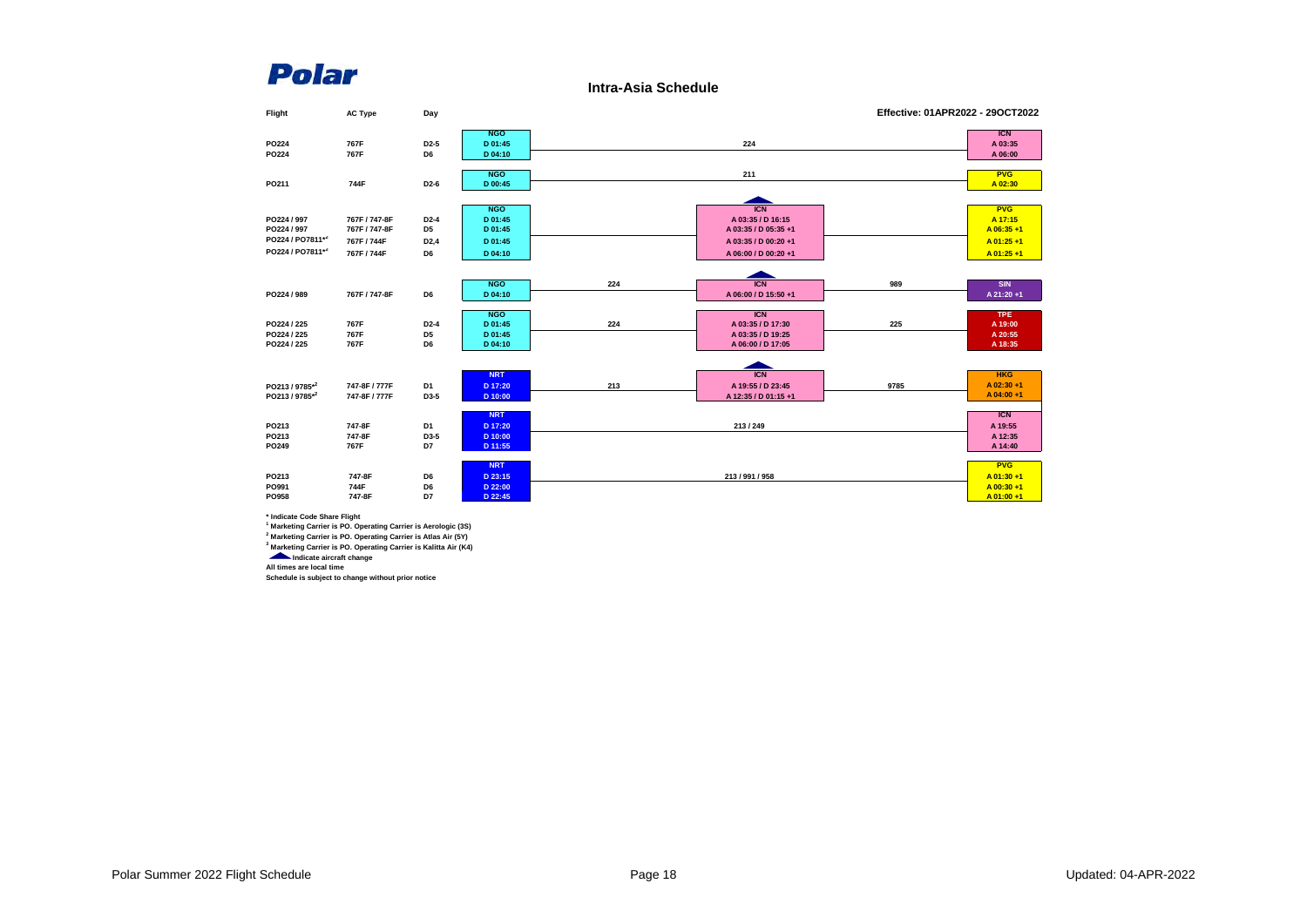**Intra-Asia Schedule**

| Flight               | <b>AC Type</b> | Day                  |                    |     |                      |                      |                         |     | Effective: 01APR2022 - 29OCT2022 |
|----------------------|----------------|----------------------|--------------------|-----|----------------------|----------------------|-------------------------|-----|----------------------------------|
|                      |                |                      | <b>NRT</b>         |     |                      | <b>ICN</b>           |                         |     | <b>PVG</b>                       |
| PO213/997            | 747-8F         | D1                   | D 17:20            |     | 213                  | A 19:55 / D 16:15 +1 |                         | 997 | A 17:15+1                        |
| PO213/997            | 747-8F         | D3,4                 | D 10:00            |     |                      | A 12:35 / D 16:15    |                         |     | A 17:15                          |
| PO213/997            | 747-8F         | D <sub>5</sub>       | D 10:00            |     |                      | A 12:35 / D 05:35 +1 |                         |     | A 06:35+1                        |
|                      |                |                      |                    |     |                      |                      |                         |     |                                  |
|                      |                |                      | <b>NRT</b>         |     | 211                  | <b>NGO</b>           |                         | 211 | <b>PVG</b>                       |
| PO211                | 744F           | D <sub>1-5</sub>     | D 21:40            |     |                      | A 22:55 / D 00:45 +1 |                         |     | A 02:30+1                        |
|                      |                |                      |                    |     |                      |                      |                         |     |                                  |
|                      |                |                      | <b>NRT</b>         |     | 213                  | <b>ICN</b>           |                         | 989 | <b>SIN</b>                       |
| PO213/989            | 747-8F         | D <sub>5</sub>       | D 10:00            |     |                      | A 12:35 / D 15:50 +2 |                         |     | A 21:20+2                        |
|                      |                |                      |                    |     |                      |                      |                         |     |                                  |
|                      |                |                      | <b>NRT</b>         |     |                      | <b>ICN</b>           |                         |     | <b>TPE</b>                       |
| PO213 / 225          | 747-8F / 767F  | D1                   | D 17:20            |     | 213/217              | A 19:55 / D 17:30 +1 |                         | 225 | A 19:00+1                        |
| PO213/225            | 747-8F / 767F  | D3-4                 | D 10:00            |     |                      | A 12:35 / D 17:30    |                         |     | A 19:00                          |
| PO213 / 225          | 744F / 767F    | D <sub>5</sub>       | D 10:00            |     |                      | A 12:35 / D 19:25    |                         |     | A 20:55                          |
|                      |                |                      |                    |     |                      |                      |                         |     |                                  |
|                      |                |                      | <b>NRT</b>         |     | <b>NGO</b>           |                      | <b>ICN</b>              |     | <b>TPE</b>                       |
| PO211 / 224 / 225    | 744F / 767F    | D1-3                 | D 21:40            | 211 | A 22:55 / D 01:45 +1 | 224                  | A 03:35 +1 / D 17:30 +1 | 225 | A 19:00+1                        |
| PO211 / 224 / 225    | 744F / 767F    | D4                   | D 21:40            |     | A 22:55 / D 01:45 +1 |                      | A 03:35 +1 / D 19:25 +1 |     | A 20:55+1                        |
| PO211 / 224 / 225    | 744F / 767F    | D <sub>5</sub>       | D 22:00            |     | A 23:15 / D 04:10 +1 |                      | A 06:00 +1 / D 17:05 +1 |     | A 18:35+1                        |
|                      |                |                      | <b>NRT</b>         |     |                      |                      |                         |     | <b>SZX</b>                       |
| PO9751 <sup>'2</sup> | 777F           | D3-4                 | D 20:15            |     |                      | 9751 / 9934          |                         |     | A 02:30+1                        |
| PO9934 <sup>'2</sup> | 777F           | D6                   | D 22:15            |     |                      |                      |                         |     | A 02:30+1                        |
|                      |                |                      |                    |     |                      |                      |                         |     |                                  |
| 3S590 <sup>1</sup>   |                |                      | <b>NRT</b>         |     |                      |                      |                         |     | <b>HKG</b><br>$A$ 03:00 +1       |
| 3S590 <sup>1</sup>   | 777F<br>777F   | D1                   | D 23:20            |     |                      | 3S590                |                         |     | A 14:05+1                        |
| 3S590 <sup>1</sup>   | 777F           | D <sub>5</sub><br>D7 | D 10:25<br>D 14:10 |     |                      |                      |                         |     | A 17:50 +1                       |
|                      |                |                      |                    |     |                      |                      |                         |     |                                  |
|                      |                |                      | <b>PVG</b>         |     |                      |                      | <b>NRT</b>              |     | <b>ICN</b>                       |
| PO212/213            | 744F / 747-8F  | D <sub>2</sub>       | D 05:00            |     |                      |                      | A 08:55 / D 10:00 +1    |     | A 12:35 +1                       |
| PO212/213            | 744F / 747-8F  | D3-5                 | D 05:00            |     |                      |                      | A 08:55 / D 10:00 +1    |     | A 12:35 +1                       |
| PO232 / 249          | 767F           | D7                   | D 05:50            |     |                      |                      | A 09:55 / D 11:55       |     | A 14:40                          |
|                      |                |                      |                    |     |                      |                      |                         |     |                                  |
|                      |                |                      | <b>PVG</b>         | 212 | <b>NRT</b>           | 211                  | <b>NGO</b>              | 224 | <b>ICN</b>                       |
| PO212/211/224        | 744F / 767F    | $D2-4$               | D 05:00            |     | A 08:55 / D 21:40    |                      | A 22:55 / D 01:45 +1    |     | A 03:35+1                        |
|                      |                |                      |                    |     |                      |                      |                         |     |                                  |

\* Indicate Code Share Flight<br>A Marketing Carrier is PO. Operating Carrier is Aerologic (3S)<br><sup>2</sup> Marketing Carrier is PO. Operating Carrier is Atlas Air (5Y)<br><sup>3</sup> Marketing Carrier is PO. Operating Carrier is Kalitta Air (K4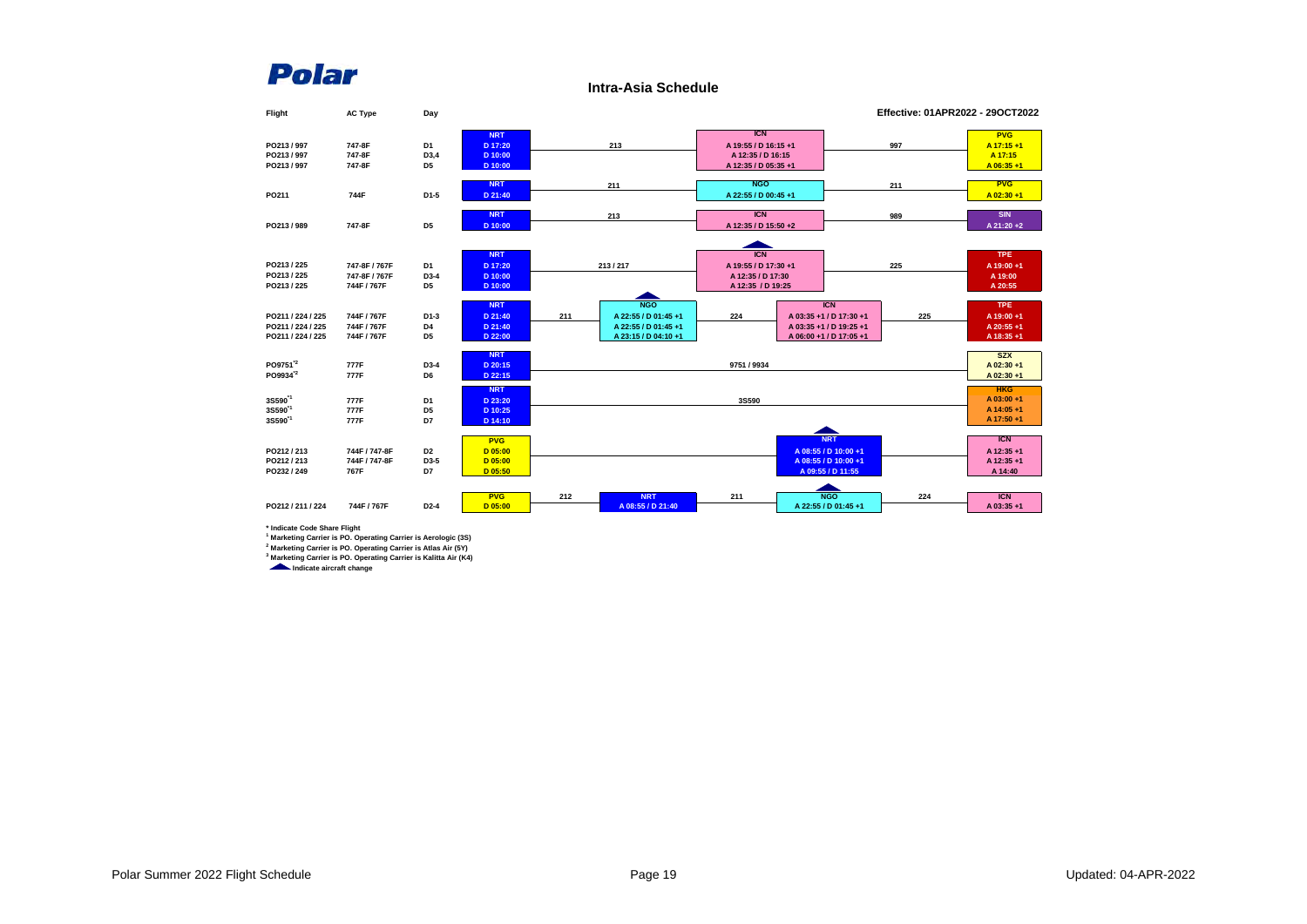**Intra-Asia Schedule**



**1 Marketing Carrier is PO. Operating Carrier is Aerologic (3S)**

**2 Marketing Carrier is PO. Operating Carrier is Atlas Air (5Y)**

**3 Marketing Carrier is PO. Operating Carrier is Kalitta Air (K4)**

**4 Interline - Operating Carrier is Suparna Air (Y8)**

**Indicate aircraft change All times are local time**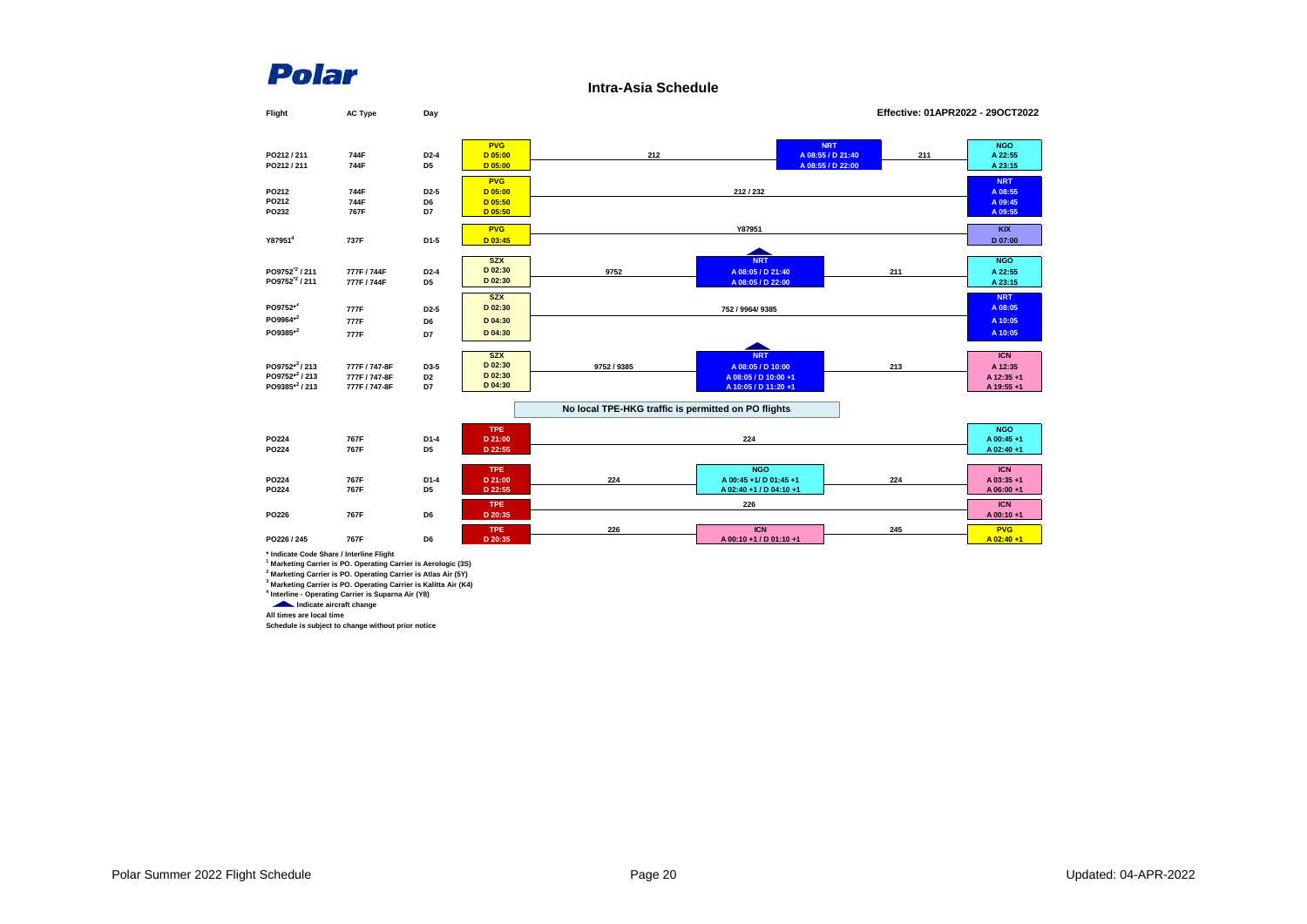**Intra-Asia Schedule**

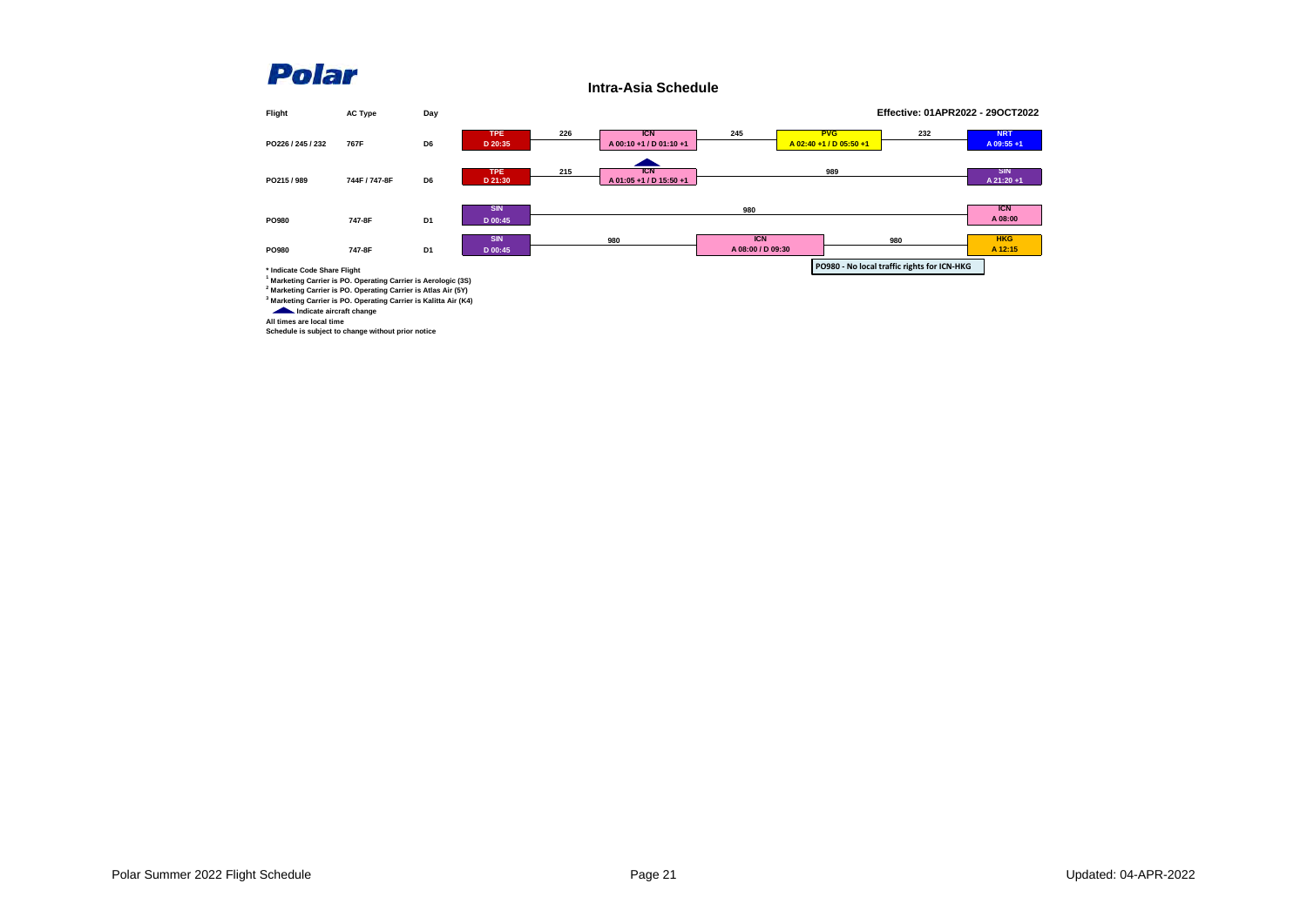

**CVG - Asia Schedule**

**Effective: 01APR2022 - 29OCT2022**

| Flight               | <b>AC Type</b> | Day                 | <b>CVG to Asia</b> |                   |            |     |                                                             |           |              |
|----------------------|----------------|---------------------|--------------------|-------------------|------------|-----|-------------------------------------------------------------|-----------|--------------|
|                      |                |                     | <b>CVG</b>         | <b>ANC</b>        |            |     |                                                             |           | <b>HKG</b>   |
| PO947                | 747-8F         | D <sub>2</sub> ,3   | D 05:20            | A 08:05 / D 09:35 |            |     |                                                             |           | A 12:35 +1   |
| PO9947 <sup>2</sup>  | 777F           | D <sub>5</sub>      | D 07:35            | A 10:30 / D 12:25 |            |     |                                                             |           | A 15:25 +1   |
|                      |                |                     | <b>CVG</b>         | <b>ANC</b>        |            |     | <b>ICN</b>                                                  |           | <b>HKG</b>   |
| PO9947 <sup>2</sup>  | 777F           | D <sub>1</sub>      | D 04:15            | A 07:10 / D 09:10 |            |     | A 10:45 +1 / D 13:00 +1                                     |           | A 15:45 +1   |
| PO947                | 747-8F         | D4                  | D 05:20            | A 08:05 / D 09:35 |            |     | A 11:10 +1 / D 12:40 +1                                     |           | A 15:25 +1   |
| PO9802 <sup>12</sup> | 777F           | D7                  | D 05:15            | A 08:10 / D 09:40 |            |     | A 11:15 +1 / D 12:30 +1                                     |           | A 16:15 +1   |
|                      |                |                     |                    |                   |            |     | PO947/D4, D5 - No local traffic rights for ICN-HKG          |           |              |
|                      |                |                     |                    |                   |            |     |                                                             |           |              |
|                      |                |                     | <b>CVG</b>         |                   |            |     | <b>ICN</b>                                                  |           | <b>HKG</b>   |
| PO9945 <sup>2</sup>  | 777F           | D1                  | D 17:10            |                   |            |     | A 20:30 +1 / D 01:15 +2                                     |           | $A$ 04:00 +2 |
| PO9951 <sup>12</sup> | 777F           | D <sub>2</sub>      | D 07:10            |                   |            |     | A 10:30 +1 / D 12:30 +1                                     |           | A 15:15 +1   |
| PO9945 <sup>"2</sup> | 777F           | D <sub>3</sub>      | D 07:10            |                   |            |     | A 10:30 +1 / D 12:30 +1                                     |           | A 15:15 +1   |
| PO8934 <sup>3</sup>  | 744F           | D <sub>3</sub>      | D 20:30            |                   |            |     | A 23:50 +1 / D 01:50 +2                                     |           | A $04:50+2$  |
| PO9945 <sup>"2</sup> | 777F           | D4                  | D 07:10            |                   |            |     | A 10:30 +1 / D 12:30 +1                                     |           | A 15:15 +1   |
| PO8952 <sup>12</sup> | 744F           | D4                  | D 19:10            |                   |            |     | A 22:30 +1 / D 02:00 +2                                     |           | $A$ 05:00 +2 |
| PO8956 <sup>3</sup>  | 744F           | D <sub>5</sub>      | D 17:50            |                   |            |     | A 21:40 +1 / D 03:00 +2                                     |           | $A$ 06:00 +2 |
| PO237                | 747-8F         | D <sub>5</sub>      | D 08:25            |                   |            |     | A 11:45 +1 / D 01:15 +2                                     |           | A $04:00+2$  |
| PO8958 <sup>3</sup>  | 744F           | D <sub>5</sub>      | D 21:10            |                   |            |     | A 00:30 +2 / D 02:00 +2                                     |           | $A$ 05:00 +2 |
| PO8932 <sup>3</sup>  | 744F           | D6                  | D 20:45            |                   |            |     | A 00:05 +2 / D 02:05 +2                                     |           | $A$ 05:05 +2 |
| PO955                | 747-8F         | D7                  | D 22:30            |                   |            |     | A 01:50 +2 / D 11:25 +2                                     |           | A 14:10+2    |
|                      |                |                     |                    |                   |            |     | PO955/D7 - No local traffic rights for ICN-HKG              |           |              |
|                      |                |                     | <b>CVG</b>         |                   |            |     | <b>ICN</b>                                                  |           | <b>PVG</b>   |
| PO9695 / 997         | 747-8F         | D <sub>1</sub>      | D 10:45            |                   | 9695 / 977 |     | A 14:05 +1 / D 16:15 +1                                     | 997 / 977 | A 17:15+1    |
| PO977                | 747-8F         | D <sub>2</sub>      | D 05:25            |                   |            |     | A 13:45 +1 / D 16:15 +1                                     |           | A 17:15 +1   |
|                      |                |                     |                    |                   |            |     |                                                             |           |              |
|                      |                |                     | <b>CVG</b>         |                   | 749        |     | <b>NRT</b>                                                  | 749       | <b>HKG</b>   |
| PO749                | 747-8F         | D6                  | D 05:45            |                   |            |     | A 08:05 +1 / D 09:35 +1                                     |           | A 13:15 +1   |
|                      |                |                     |                    |                   |            |     |                                                             |           |              |
|                      |                |                     |                    |                   |            |     | No local NRT-HKG traffic rights are permitted on PO flights |           |              |
|                      |                |                     |                    |                   |            |     |                                                             |           |              |
|                      | 747-8F         |                     | <b>CVG</b>         |                   |            |     | <b>NRT</b>                                                  |           | <b>ICN</b>   |
| PO213                |                | D <sub>2</sub> ,3,4 | D 05:15            |                   | 213        |     | A 07:35 +1 / D 10:00 +1                                     | 213       | A 12:35 +1   |
| PO213                | 747-8F         | D7                  | D 13:20            |                   |            |     | A 15:40 +1 / D 17:20 +1                                     |           | A 19:55 +1   |
|                      |                |                     | <b>CVG</b>         | 989<br><b>ANC</b> |            |     | 989                                                         |           | <b>ICN</b>   |
| PO989                | 747-8F         | D6                  | D 08:40            | A 10:45 / D 12:15 |            |     |                                                             |           | A 14:20 +1   |
|                      |                |                     |                    |                   |            |     |                                                             |           |              |
|                      |                |                     | <b>CVG</b>         | <b>ANC</b><br>989 |            | 989 | <b>ICN</b>                                                  | 989       | <b>SIN</b>   |
| PO989                | 747-8F         | D6                  | $D$ 08:40          | A 10:45 / D 12:15 |            |     | A 14:20 +1 / D 15:50 +1                                     |           | A 21:20 +1   |
|                      |                |                     |                    |                   |            |     |                                                             |           |              |
|                      |                |                     | <b>CVG</b>         |                   |            |     | <b>NRT</b>                                                  |           | <b>NGO</b>   |
| PO213/211            | 747-8F / 744F  | D <sub>2</sub> ,3   | D 05:15            |                   | 213        |     | A 07:35 +1 / D 21:40 +1                                     | 211       | A 22:55 +1   |
| PO213/211            | 747-8F / 744F  | D4                  | D 05:15            |                   |            |     | A 07:35 +1 / D 22:00 +1                                     |           | A 23:15 +1   |
|                      |                |                     |                    |                   |            |     |                                                             |           |              |

**\* Indicate Code Share Flight**

**1 Marketing Carrier is PO. Operating Carrier is Aerologic (3S)**

**2 Marketing Carrier is PO. Operating Carrier is Atlas Air (5Y)**

**3 Marketing Carrier is PO. Operating Carrier is Kalitta Air (K4)**

 **Indicate flight changes All times are local time, Schedule is subject to change without prior notice**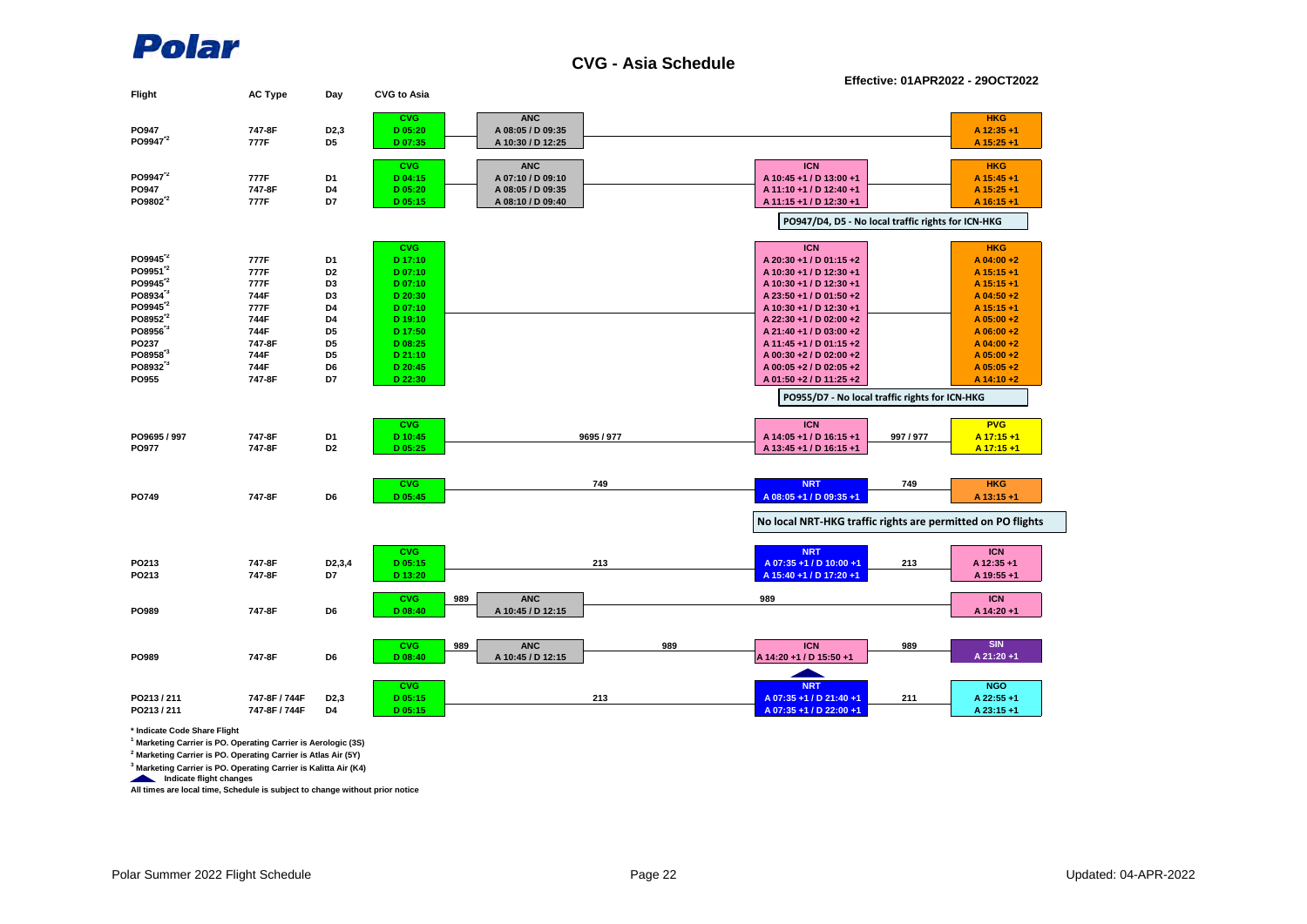

**Effective: 01APR2022 - 29OCT2022**

| <b>FLIGHT</b> | <b>AC Type</b> | <b>DAY</b>        | <b>CVG to Asia</b> |     |                         |     |                         |         |              |
|---------------|----------------|-------------------|--------------------|-----|-------------------------|-----|-------------------------|---------|--------------|
|               |                |                   | <b>CVG</b>         |     |                         |     | <b>NRT</b>              |         | <b>PVG</b>   |
| PO213         | 747-8F         | D <sub>5</sub>    | D 07:25            |     | 213/958                 |     | A 09:45 +1 / D 23:15 +1 | 213/958 | $A$ 01:30 +2 |
| <b>PO958</b>  | 747-8F         | D6                | D 18:25            |     |                         |     | A 20:45 +1 / D 22:45 +1 |         | $A$ 01:00 +2 |
|               |                |                   | <b>CVG</b>         |     | <b>NRT</b>              |     | <b>ICN</b>              |         | <b>PVG</b>   |
| PO213/997     | 747-8F         | D <sub>2</sub> ,3 | D 05:15            | 213 | A 07:15 +1 / D 10:00 +1 | 213 | A 12:35 +1 / D 16:15 +1 | 997     | $A$ 17:15 +1 |
| PO213/997     | 747-8F         | D4                | D 05:15            |     | A 07:15+1 / D 10:00+1   |     | A 12:35 +1 / D 05:35 +2 |         | $A$ 06:35 +2 |
| PO213/997     | 747-8F         | D7                | D 13:20            |     | A 15:40 +1 / D 17:20 +1 |     | A 19:55 +1 / D 16:15 +2 |         | $A$ 17:15 +2 |
|               |                |                   | <b>CVG</b>         | 775 | <b>NRT</b>              | 211 | <b>NGO</b>              | 211     | <b>PVG</b>   |
| PO775/211     | 744F           | D7                | D 17:15            |     | A 19:35 +1 / D 21:40 +1 |     | A 22:55 +1 / D 00:45 +2 |         | $A$ 02:30 +2 |
|               |                |                   |                    |     |                         |     |                         |         |              |
|               |                |                   | <b>CVG</b>         |     |                         |     | <b>ICN</b>              |         | <b>CAN</b>   |
| K4856         | 744F           | D <sub>2</sub>    | D 17:05            |     |                         |     | A 21:55 +1 / D 23:55 +1 |         | $A$ 02:55 +2 |
| K4856         | 744F           | D7                | D 15:10            |     |                         |     | A 20:00 +1 / D 21:30 +1 |         | $A$ 00:30 +2 |

**\* Indicate Code Share Flight**

**1 Marketing Carrier is PO. Operating Carrier is Aerologic (3S)**

**2 Marketing Carrier is PO. Operating Carrier is Atlas Air (5Y)**

**3 Marketing Carrier is PO. Operating Carrier is Kalitta Air (K4)**

 **Indicate flight changes All times are local time**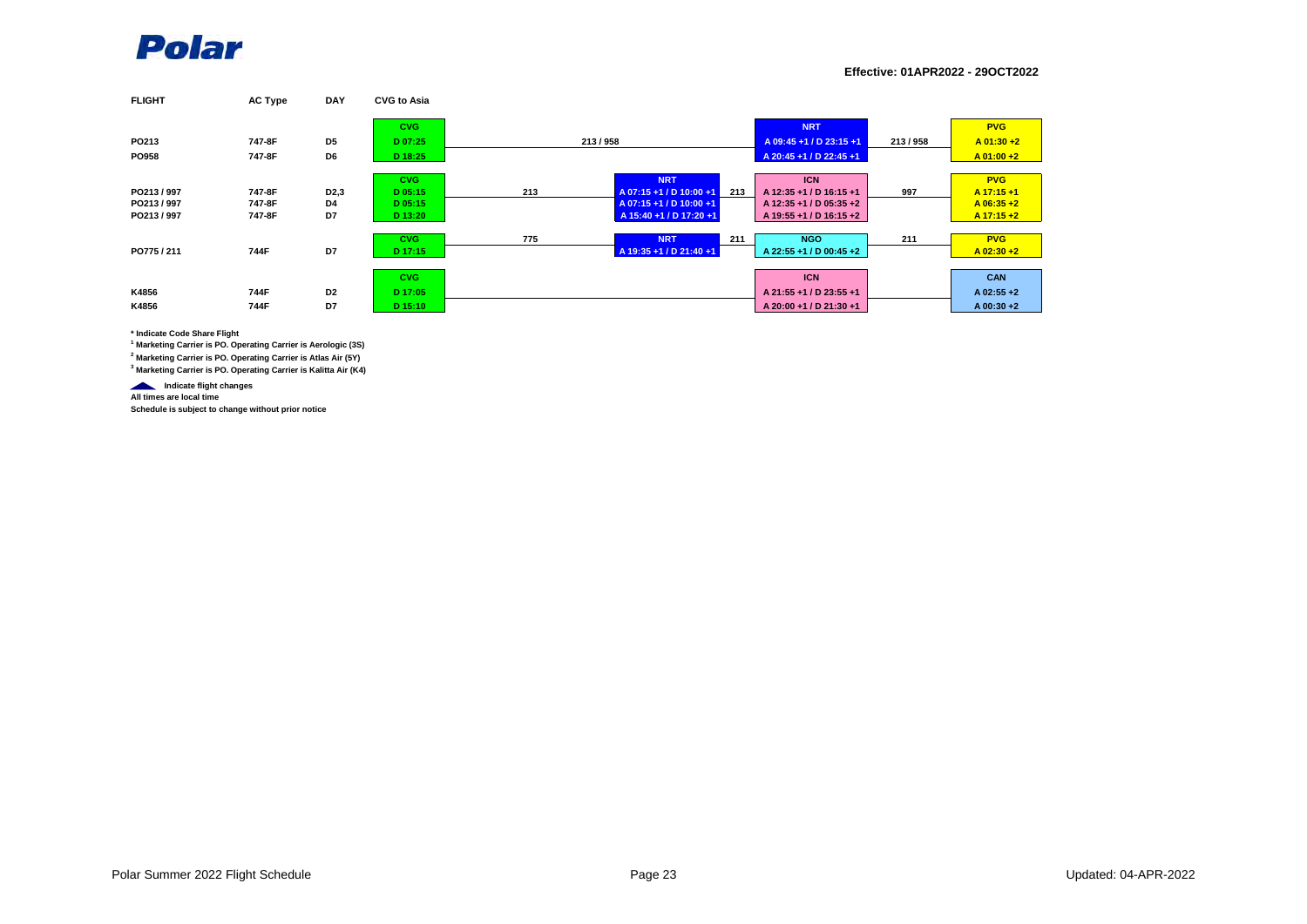

#### **LAX - Asia Schedule**

**Effective: 01APR2022 - 29OCT2022**

| <b>FLIGHT</b> | <b>AC Type</b> | <b>DAY</b>        | <b>LAX to Asia</b> |                         |                                |                           |                   |              |
|---------------|----------------|-------------------|--------------------|-------------------------|--------------------------------|---------------------------|-------------------|--------------|
|               |                |                   | <b>LAX</b>         |                         | <b>NRT</b>                     | <b>NGO</b>                |                   | <b>PVG</b>   |
| PO703 / 211   | 744F           | D <sub>2</sub>    | D 15:20            | 703/315                 | A 19:20 +1 / D 21:40 +1<br>211 | A 22:55 +1 / D 00:45 +2   | 211               | $A$ 02:30 +2 |
| PO315/211     | 744F           | D3                | D 15:20            |                         | A 19:20 +1 / D 21:40 +1        | A 22:55 +1 / D 00:45 +2   |                   | $A$ 02:30 +2 |
| PO703/211     | 744F           | D <sub>4</sub>    | D 15:20            |                         | A 19:20 +1 / D 22:00 +1        | A 23:15 +1 / D 00:45 +2   |                   | $A$ 02:30 +2 |
|               |                |                   |                    |                         |                                |                           |                   |              |
|               |                |                   | <b>LAX</b>         | 233                     | <b>NRT</b>                     | 991                       |                   | <b>PVG</b>   |
| PO315/991     | 744F           | D <sub>5</sub>    | D 10:40            |                         | A 14:10 +1 / D 22:00 +1        |                           |                   | $A$ 00:30 +2 |
|               |                |                   |                    |                         |                                |                           |                   |              |
|               |                |                   | <b>LAX</b>         |                         |                                |                           |                   | <b>ICN</b>   |
| PO9693        | 747-8F         | D1                | D 06:15            |                         |                                |                           |                   | A 11:05 +1   |
| PO997         | 747-8F         | D <sub>2</sub>    | D 23:45            |                         | 9693 / 997 / 927 / 9601        |                           |                   | A 04:35+2    |
| <b>PO927</b>  | 747-8F         | D3                | D 22:45            |                         |                                |                           |                   | A 03:35 +2   |
| PO997         | 747-8F         | D4                | D 23:15            |                         |                                |                           |                   | A 04:05+2    |
| PO9601        | 747-8F         | D7                | D 11:05            |                         |                                |                           |                   | A 15:55 +1   |
|               |                |                   |                    |                         |                                |                           |                   |              |
|               |                |                   | <b>LAX</b>         |                         |                                | <b>ICN</b>                |                   | <b>PVG</b>   |
| PO9693        | 747-8F         | D <sub>1</sub>    | D 06:15            |                         |                                | A 11:05 +1 / D 16:15 +1   |                   | A 17:15+1    |
| PO997         | 747-8F         | D <sub>2</sub>    | D 23:45            | 9693 / 997 / 9601       |                                | A 04:35 +2 / D 16:15 +2   | 9693 / 997 / 9601 | A 17:15 +2   |
| PO997         | 747-8F         | D4                | D 23:15            |                         |                                | A 04:05 + 2 / D 05:35 + 2 |                   | $A$ 06:35 +2 |
| PO9601        | 747-8F         | D7                | D 11:05            |                         |                                | A 15:55 +1 / D 16:55 +2   |                   | A 17:55 +2   |
|               |                |                   |                    |                         |                                |                           |                   |              |
|               |                |                   | <b>LAX</b>         |                         |                                | <b>ICN</b>                |                   | <b>NGO</b>   |
| PO9693 / 214  | 747-8F         | D <sub>1</sub>    | D 06:15            |                         |                                | A 11:05 +1 / D 22:00 +1   |                   | A 00:00 +2   |
| PO997 / 214   | 747-8F         | D <sub>2</sub>    | D 23:45            | 9693 / 997 / 927 / 9601 |                                | A 04:35 +2 / D 22:00 +2   | 214               | A 00:00+3    |
| PO927 / 214   | 747-8F         | D <sub>3</sub>    | D 22:45            |                         |                                | A 03:35 +2 / D 23:50 +2   |                   | A 01:50 +3   |
| PO9601 / 214  | 747-8F         | D7                | D 11:05            |                         |                                | A 15:55 +1 / D 22:00 +2   |                   | $A$ 00:00 +3 |
|               |                |                   |                    |                         |                                |                           |                   |              |
|               |                |                   | <b>LAX</b>         | 7811                    |                                | <b>ICN</b>                | 7811              | <b>PVG</b>   |
| PO7811*2      | 744F           | D3,5              | D 10:05            |                         |                                | A 15:15 +1 / D 00:20 +2   |                   | $A$ 01:25 +2 |
|               |                |                   |                    |                         |                                |                           |                   |              |
| PO7811*2      |                | D7                | <b>LAX</b>         |                         | 7811                           |                           |                   | <b>ICN</b>   |
|               | 744F           |                   | D 17:10            |                         |                                |                           |                   | A 22:20 +1   |
|               |                |                   | <b>LAX</b>         |                         | <b>NRT</b>                     |                           |                   | <b>SZX</b>   |
| PO9751*2      | 777F           | D <sub>2</sub> -3 | D 14:15            | 9751 / 9934             | A 17:45 +1 / D 20:15 +1        | 9751 / 9934               |                   | A 00:30 +2   |
| PO9934*2      | 777F           | D <sub>5</sub>    | D 16:15            |                         | A 19:45 +1 / D 22:15 +1        |                           |                   | A 02:30 +2   |
|               |                |                   |                    |                         |                                |                           |                   |              |
|               |                |                   | <b>LAX</b>         | 9963                    | <b>ICN</b>                     | 9963                      |                   | <b>SZX</b>   |
| PO9963*2      | 777F           | D <sub>4</sub>    | D 16:45            |                         | A 21:35 +1 / D 23:35 +2        |                           |                   | A 02:30 +2   |
|               |                |                   |                    |                         |                                |                           |                   |              |
|               |                |                   | <b>LAX</b>         |                         | <b>ICN</b>                     |                           |                   | <b>HKG</b>   |
| PO9785*2      | 777F           | D6                | D 12:20            | 9785 / 8936             | A 17:10 +1 / D 23:45 +2        | 9785 / 8936               |                   | $A$ 02:30 +2 |
| PO8936*3      | 744F           | D <sub>1</sub>    | D 22:45            |                         | A 03:35 +2 / D 05:24 +2        |                           |                   | $A$ 08:35 +2 |
|               |                |                   |                    |                         |                                |                           |                   |              |

**\* Indicate Code Share Flight**

**1 Marketing Carrier is PO. Operating Carrier is Aerologic (3S)**

**2 Marketing Carrier is PO. Operating Carrier is Atlas Air (5Y)**

**3 Marketing Carrier is PO. Operating Carrier is Kalitta Air (K4)**

**Indicate flight changes** 

**All times are local time Schedule is subject to change without prior notice**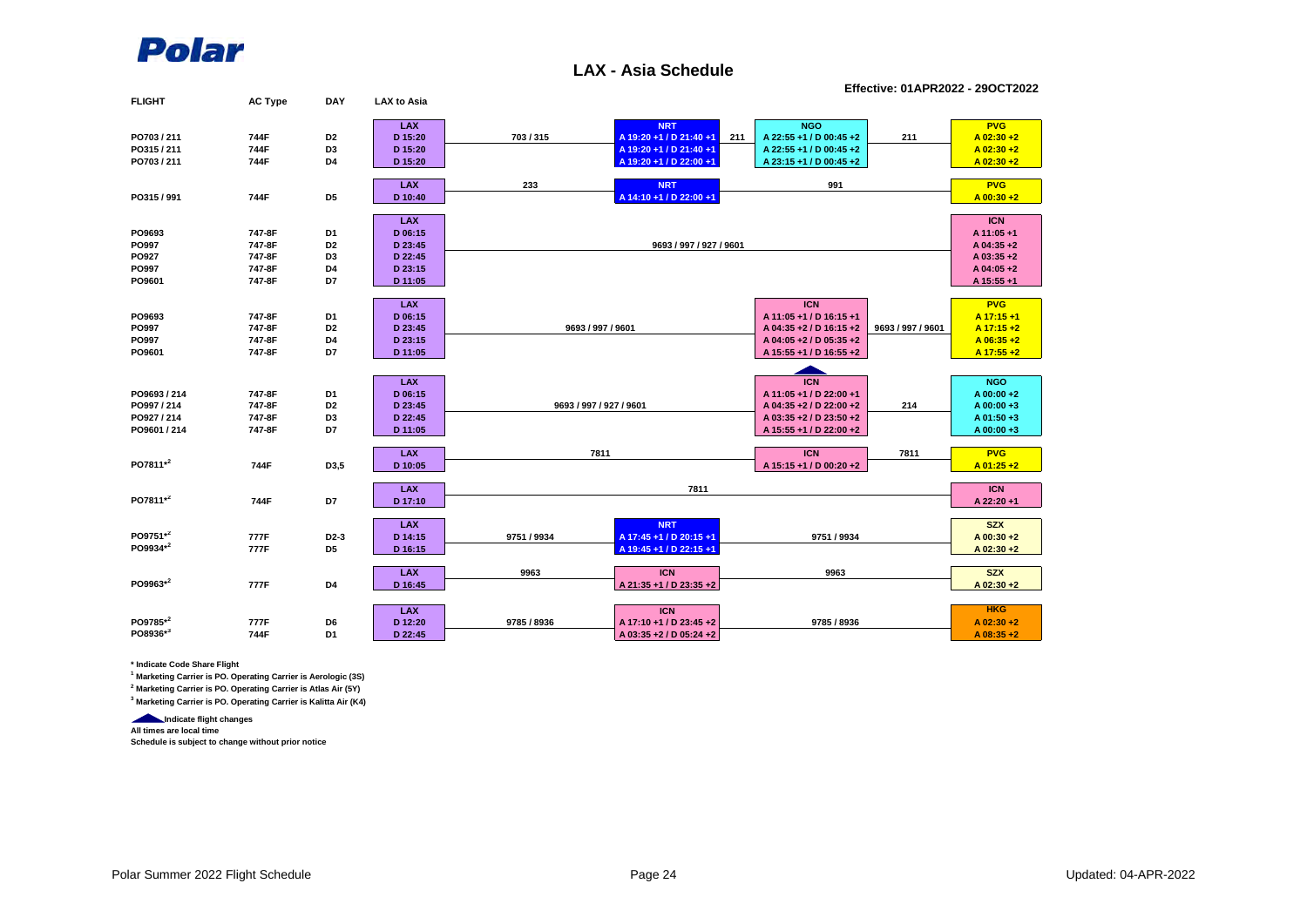

#### **USA - SYD / MEL Schedule**

#### **Effective: 01APR2022 - 29OCT2022**

| USA - SYD / MEL<br><b>Flight</b> | <b>AC Type</b> | Day               |            |                   |                         |            |
|----------------------------------|----------------|-------------------|------------|-------------------|-------------------------|------------|
|                                  |                |                   | <b>CVG</b> | <b>LAX</b>        | <b>SYD</b>              |            |
| PO8959*3                         | 777F           | D1                | D 06:00    | A 07:30 / D 09:30 | $A$ 17:10 +1            |            |
| PO8932*3                         | 777F           | D <sub>2</sub> ,5 | D 06:00    | A 07:30 / D 09:30 | $A$ 17:10 +1            |            |
| PO8959*3                         | 777F           | D3-4              | D 06:00    | A 07:30 / D 09:30 | $A$ 17:10 +1            |            |
| PO8932*3                         | 777F           | D7                | D 06:20    | A 07:50 / D 10:20 | A 18:00 +1              |            |
|                                  |                |                   | <b>CVG</b> | <b>LAX</b>        | <b>SYD</b>              | <b>MEL</b> |
| PO8946*3                         | 777F           | D6                | D 07:20    | A 08:50 / D 11:50 | A 19:30 +1 / D 21:45 +1 | A 23:30 +1 |

**\* Indicate Code Share Flight**

**1 Marketing Carrier is PO. Operating Carrier is Aerologic (3S)**

**2 Marketing Carrier is PO. Operating Carrier is Atlas Air (5Y)**

**3 Marketing Carrier is PO. Operating Carrier is Kalitta Air (K4) Indicate aircraft change**

**All times are local time**